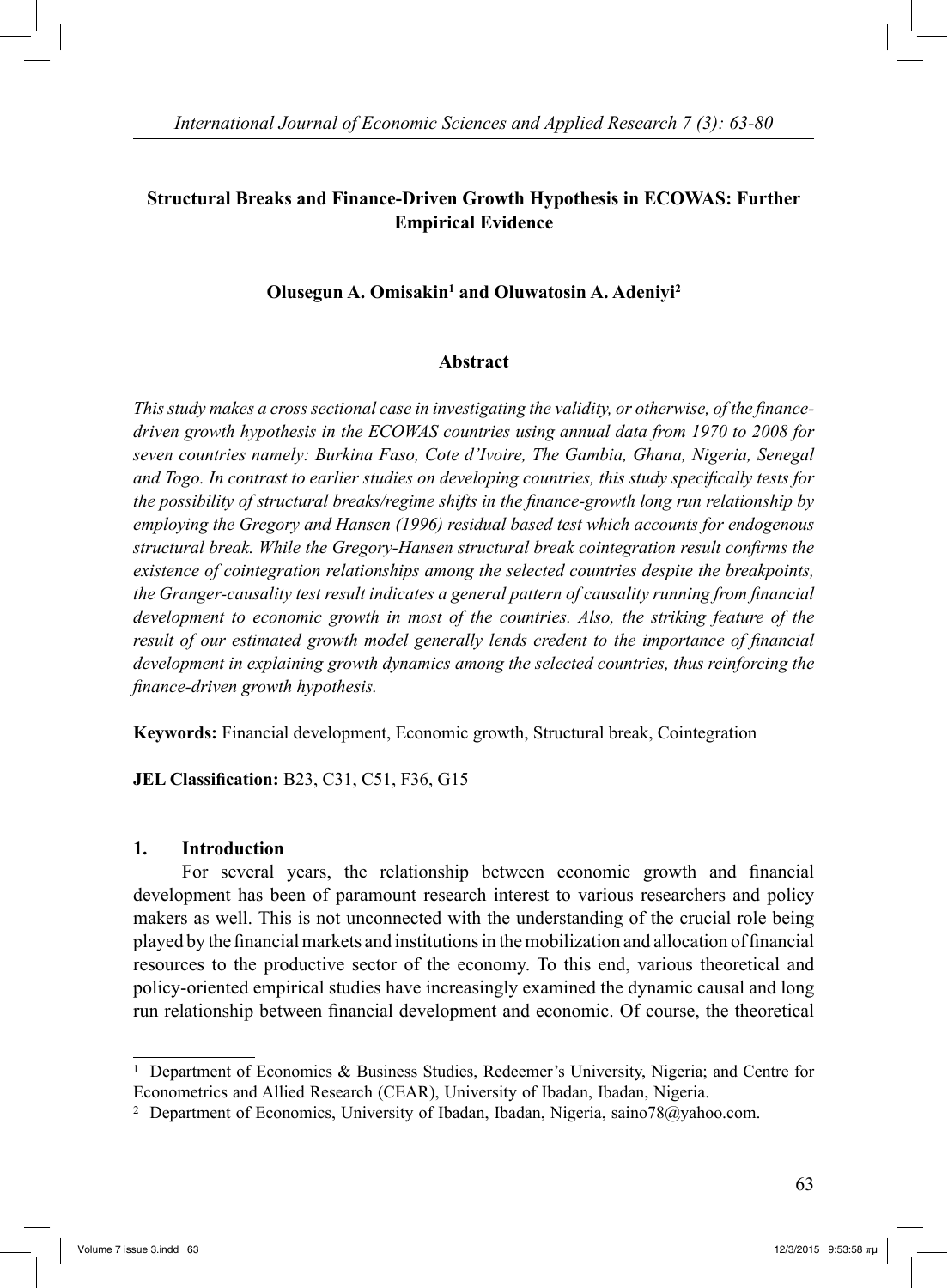paradigm underlying this relationship can be traced back to the work of Schumpeter (1911). Schumpeter opined that financial institutions play a very significant role in the process of economic growth and development. In the same vine, Patrick (1966) argued that financial expansion through the creation of financial institutions and the supply of financial assets do have a positive impacts on the economic growth especially in early stage of development. Thus, financial development is postulated to be playing a supply-leading role in economic development.

 Even in more advanced stages of economic development, the importance of efficient financial institutions could also be revealed through increased demand for a greater variety of financial assets. Basically, at the heart of this hypothesis is this submission that a welldeveloped financial system plays an essential role in fostering a country's economic growth and development through channeling the limited resources from surplus to deficit side of the economy. This implies, therefore, that for efficient allocation of resources, the role of well-developed financial institutions cannot be undermined.

 Following the seminal work of McKinnon (1973) and Shaw (1973), the literature on finance and economic development has been flooded with divergent theoretical opinions and empirical evidences as regards the role of financial development in economic growth. Despite the overwhelming theoretical proposition on the importance of finance to growth, starting with the work of Bagehot (1873), Schumpeter (1911), Gurley and Shaw (1955), Goldsmith (1969), McKinnon (1973), findings from many empirical studies still differ with respect to the role of financial institutions in economic growth and development.<sup>1</sup>

 The results from these findings could easily be classified into four main groups. The first group of the empirical results pertains to those who reinforce the finance driven growth hypothesis by finding evidence for the unilateral causality running from financial development to economic growth, thus identifying the supply leading relationship between financial development and economic growth (see Levine, 2004; Demetriades, et al., 1996; Luintel et al, 2008 and Ang, 2008). Next, and in sharp contrast too, are those whose findings support the growth-driven finance hypothesis, thus, indicating causality running from

<sup>&</sup>lt;sup>1</sup> It is worthy of note, however, that various factors could be responsible for the different empirical evidences so far established in the literature as regards the relationship between financial development and economic growth. Factors such as differences in the data definitions and measurement techniques, time frame and methodological approaches employed in various empirical studies could be responsible for the conflicting findings. There are a number of methodological issues arising from the investigation of financial development and economic growth. For instance, econometric methodologies such as single equation Ordinary Least Energy Square (OLS), Engle and Granger (1987), Johansen (1988) and Johansen and Juselius (1990) cointegration procedures have been widely used in the literature. Of course, the application of these methodologies is not without various limitations. For instance, the use of traditional Granger causality test becomes insufficient in a situation where the time series are I (1) and cointegrated (Toda and Yamamoto, 1995; Zapata and Rambaldi, 1997). Also, the application of Johansen (1988) cointegration technique presupposes that the underlining regressors are all integrated of order one, otherwise, the standard statistical inference based on the conventional likelihood ratio tests becomes invalid and could also lead to erroneous inferences (Pesaran et al., 2001).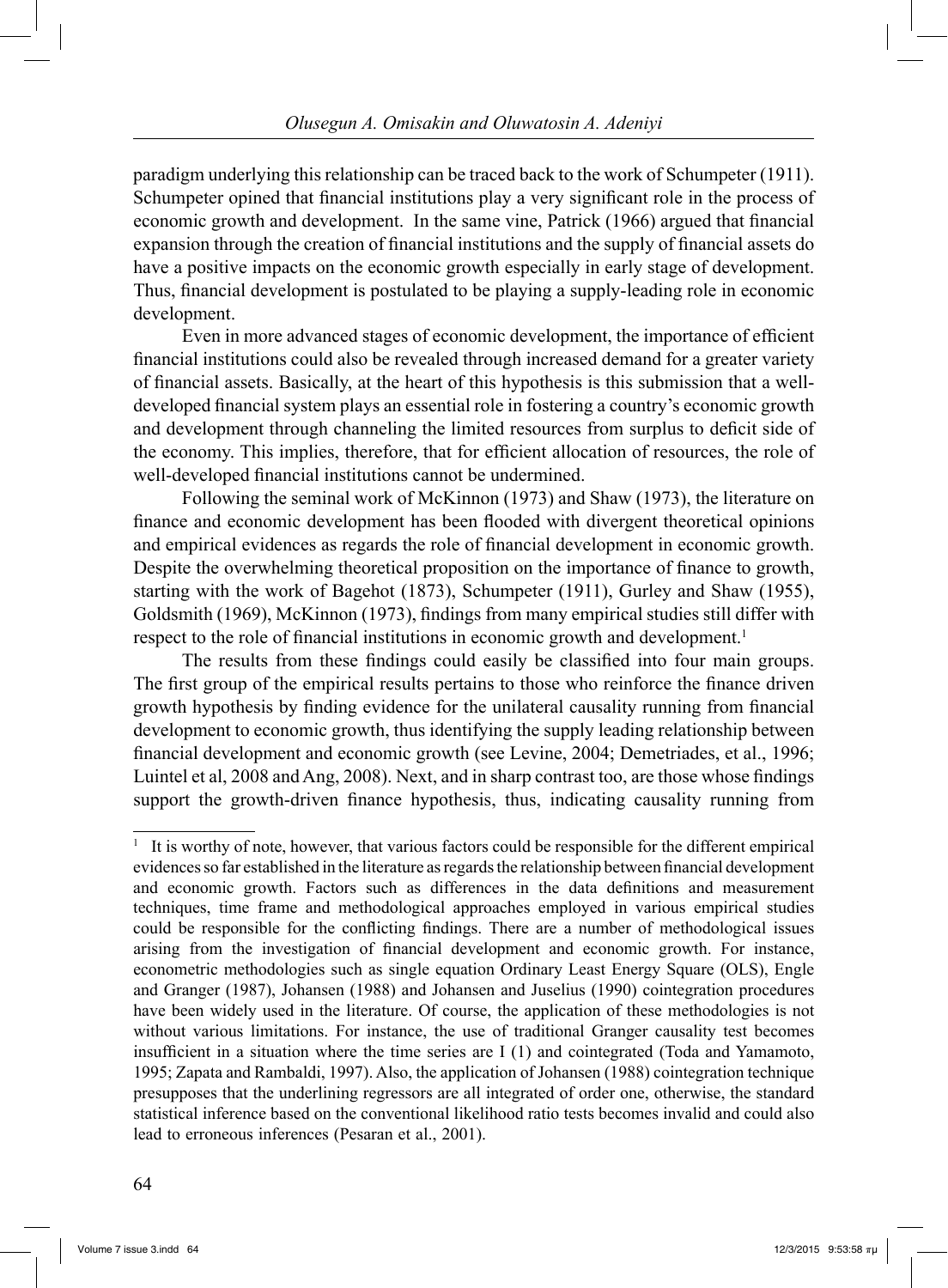economic growth to financial development (see, for instance, Dritsakis and Adamopoulos, 2004, Adamopoulos, A. 2010). Again, while some empirical studies have rightly established the fact that the relationship between financial development and economic growth seems to be bidirectional, very few studies in the empirical literature, on the other hand, lay credence to the notion of no relationship between the variables. Evidently, findings from these empirical studies have different policy implications especially in the face of recent global financial/economic meltdown.

 The focus of this study is on the relationship between financial development and economic growth in the ECOWAS countries. With a drive for trade competitiveness, strong financial institutional development, sustained economic growth and, of course, in the face of recent global financial meltdown, most of the ECOWAS countries have continued to witness various types of financial reforms and economic restructuring. These developments are, however, often plagued with unstable domestic financial policies, high and frequent rates of political instability and, of course, incessant policy regime shifts and/ or policy reversal. These factors do have analytical and policy implications on the long run relationship between financial development and economic growth. To better enhance the formulation of optimal financial and economic policy, there is need to understand the role of domestic economic and financial environment of most of the developing countries in the analysis of finance-growth nexus. To this end, many empirical studies conducted on these countries often fail to give an account of the possibility of structural breaks caused by regime shifts in these countries in their analysis. In lieu of this, this study contributes to the literature by making an ingenious attempt in addressing the issue of structural breaks in the analysis of finance-driven growth hypothesis in the selected ECOWAS countries.

 Contribution of the present study comes from the use of Hansen (1992) and Gregory-Hanson (1996) co-integration approach with structural break as it helps in determining the presence of cointegration among the variables while adjusting for possible structural break endogenously where most of the study fails to accommodate this approach. This study contributes to the literature by making an ingenious attempt to address the issue of structural breaks in the analysis of finance driven growth hypothesis in some selected ECOWAS countries. Specifically, the contributions of this present study to the literature on the relationship between financial development and economic growth are clear. The study attempts to make a case for cross countries investigation of the finance driven hypothesis in some selected ECOWAS countries. Also, in allowing for the effects of regime shifts in testing for cointegration relationship and following Omisakin et al (2012), the study employs the Gregory and Hansen (1996) residual based test which accounts for endogenous structural break. Gregory-Hansen approach to cointegration helps in determining possibility of structural break endogenously.

 The remainder of this study is organized thus: Section 2 presents the basic theory of cointegration with structural breaks/regime shifts as applied in this study. Section 3 involves methodology which entails data employed, measurement, study scope and model specification. While section 4 concerns the empirical analysis and results discussion, conclusion is made in section 5.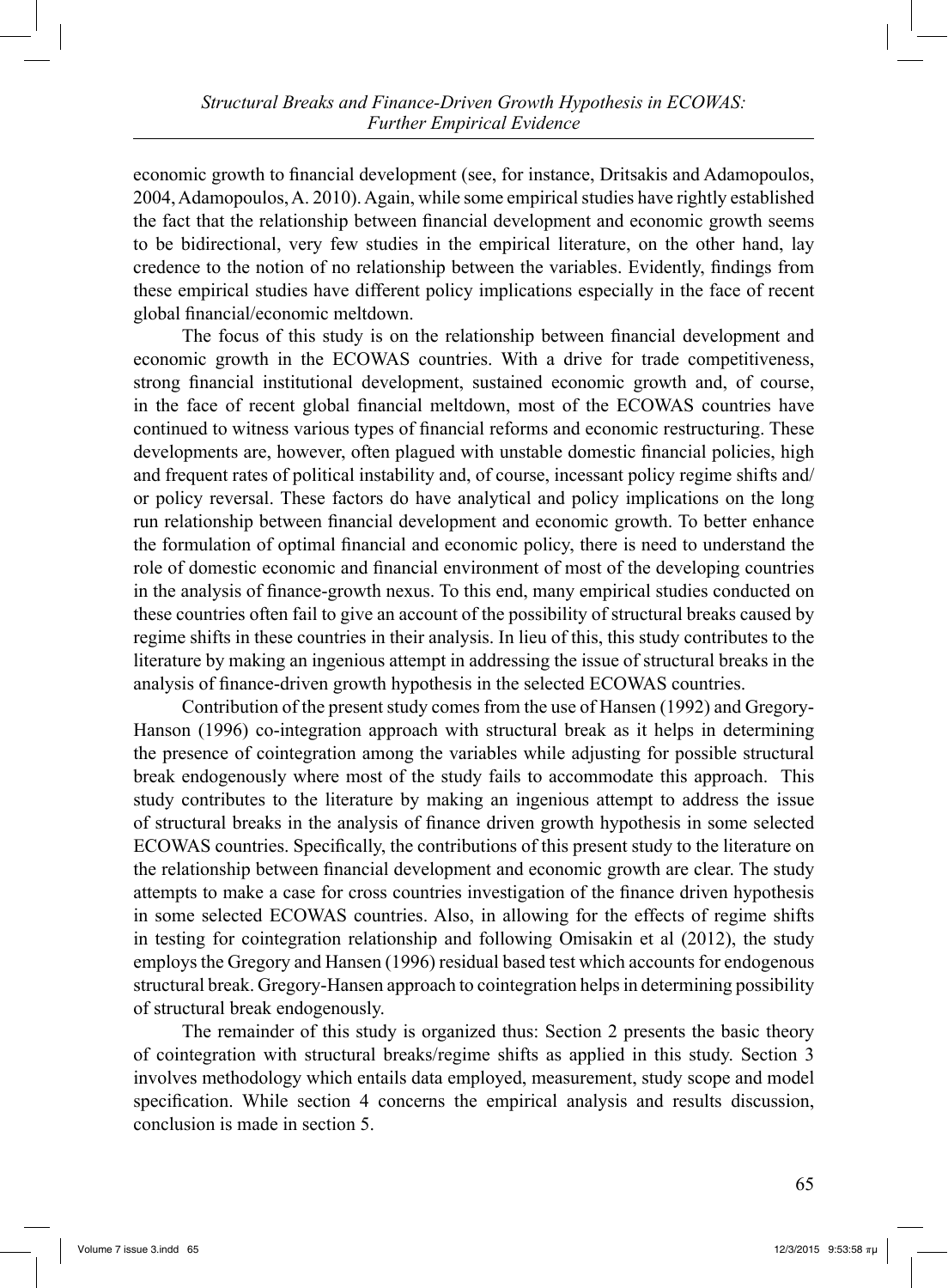### **2. Basic Theory of Cointegration with Structural Breaks/Regime Shifts**

 In investigating the relationship among economic variables in face of structural breaks, therefore, the concept and dynamics of cointegration in time series econometrics has been further examined. Different types of cointegration with structural breaks haven been identified namely: cointegration with parameter changes, partly cointegration and cointegration with mechanism changes. Simply speaking, cointegration with parameter changes means the parameters of the cointegration equation happen to change at some time, but the cointegration relationship still exists. Partly cointegration means the cointegration relationship exists before or after some time but disappears in other periods. Cointegration with mechanism changes means the former cointegration relationship is destroyed because new variables enter the system and they form a new type of cointegration relationship (see Baochen and Shiying, 2002). For instance, given the following cointegration equation:

$$
Y_t = a + bX_t + \varepsilon_t
$$

where  $X_t$ ,  $Y_t$  are integration time series with order of *d* and  $\{\varepsilon_t\}$  is residual series, the conventional residual-based cointegration test presume that there is no cointegration between variables (Y and X) if the test fails to reject the null hypothesis for a sample period. However, the presence of structural break(s) in this equation simply nullifies, breaks down and disintegrates this assertion or presumption.

 Based on the works of Perron (1989), Banerjee, Lumsdaine, and Stick (1992), Perron and Vogelsang (1992), and Zivot and Andrews (1992) where the null of a unit root in univariate time series is tested against the alternative of stationarity while allowing for a structural break in the deterministic component of the series, Gregory and Hansen (1996) developed a residual-based cointegration approach that allows for regime shifts. Gregory and Hansen (1996) residual-based tests for cointegration centers on deriving an alternative hypothesis of one break in the cointegrating vector.2 According to Gregory and Hansen (1996), the power of the Engle-Granger (1987) test of the null of no cointegration is substantially reduced in the presence of a break in the cointegrating relationship. To overcome this problem, Gregory and Hansen (1996) extended the Engle-Granger test to allow for breaks in either the intercept or the intercept and trend of the cointegrating relationship at an unknown time. Therefore, Given the rejection of cointegration with unknown break in the parameter, Gregory and Hanson (1996) technique allows testing the null of no cointegration of variables with I(1) order in the presence of structural break in the cointegrating relationship.

The GH test allows to test the presence of cointegration among the variables of

<sup>2</sup> In the presence of structural break(s)/regime shift, the common test for cointegration between variables becomes bias since the distributional theory of evaluating the residual-based tests is not the same. In Gregory et al. (1996), the impact of break in the test for cointegration is further explained as the rejection frequency of the ADF test is said to fall dramatically in the presence of a break in the cointegration vector.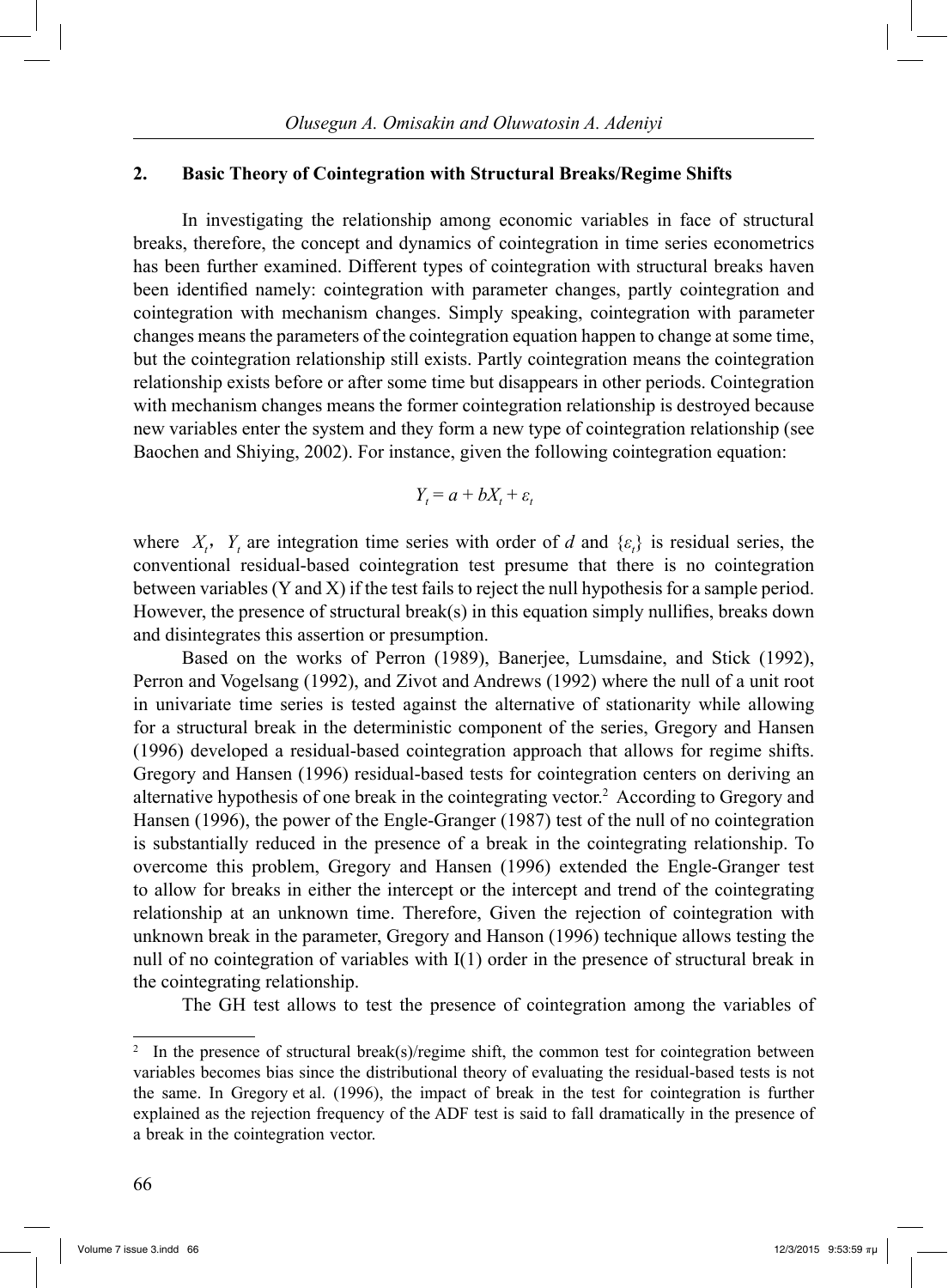interest given the variables are integrated of order  $I(1)$  i.e. difference stationary, with regime shift in the long run relationship at an unknown point. As earlier stated, this cointegration technique is an extension of ADF,  $Z\alpha$ , and  $Zt$  tests for cointegration and can be seen as a multivariate extension of the endogenous break test for univariate series. Basically, in the G-H tests, there are four different models for the analysis of structural change in the cointegrating relationship. These models are: (i) level shift, C; (ii) level shift with trend, C/T; (iii) regime shift where both intercept and slope coefficient change, C/S; and (iv) regime shift where intercept, slope coefficient and trend change, C/S/T. Hence, the following equations represent the specifications of the models, respectively:

$$
y_{1t} = \mu_1 + \mu_2 \varphi_{t\tau} + \alpha y_{2t} + e_t
$$
 (1)

$$
y_{1t} = \mu_1 + \mu_2 \varphi_{t\tau} + \beta t + \alpha y_{2t} + e_t \tag{2}
$$

$$
y_{1t} = \mu_1 + \mu_2 \varphi_{t\tau} + \beta t + \alpha_1 y_{2t} + \alpha_2 y_{2t} \varphi_{t\tau} + e_t
$$
 (3)

$$
y_{1t} = \mu_1 + \mu_2 \varphi_{1t} + \beta_1 t + \beta_2 t \varphi_{1t} + \alpha_1^T y_{2t} + \alpha_2^T y_{2t} \varphi_{1t} + e_t
$$
 (4)

 Equations (1) to (4) represent the generalized standard model of cointegration. The idea here is to allow for both a regime trend shift under the alternative hypothesis (Gregory and Hansen, 1996). The observed data are  $y_t = (y_{1t}, y_{2t})$  where  $y_{1t}$  is a scalar variable,  $y_{2t}$ is a vector of explanatory variables and  $μ$  is the disturbance term. While  $φ$  represents the dummy variable both  $y_{1t}$  and  $y_{2t}$  are expected to be I(1) variables. The dummy variable is then defined as:

$$
\varphi_{t\tau} = \begin{cases} 0, & \text{if } t \leq [n\tau] \\ 1, & \text{if } t > [n\tau] \end{cases} \tag{5}
$$

The unknown parameter,  $\tau \in (0,1)$  is the relative timing of the change point and [ ] denotes integer part. Parameters  $\mu$ ,  $\alpha$  and  $\beta$  measure, respectively, the intercept, slope coefficients and trend coefficient before the break and  $\mu_1$ ,  $\alpha_1$  and  $\beta_1$  are the corresponding changes after the break. Following the computed cointegration test statistic for each possible regime shift by Gregory and Hansen (1996), equations (1) to (4) are estimated for all possible break date in the sample. The smallest value of  $ADF(\tau)$ ,  $Z_{\alpha}(\tau)$  and  $Z_{t}(\tau)$  across all possible break points are selected to reject the null hypothesis of no cointegration.3

### **3. Methodology**

#### **3.1 Data Sources and Measurement**

 With the overall aim of examining the relationship between financial development and growth in the selected ECOWAS countries, this section delves into issues concerning

<sup>&</sup>lt;sup>3</sup> The critical values for the break test are reported in Gregory and Hansen (1996).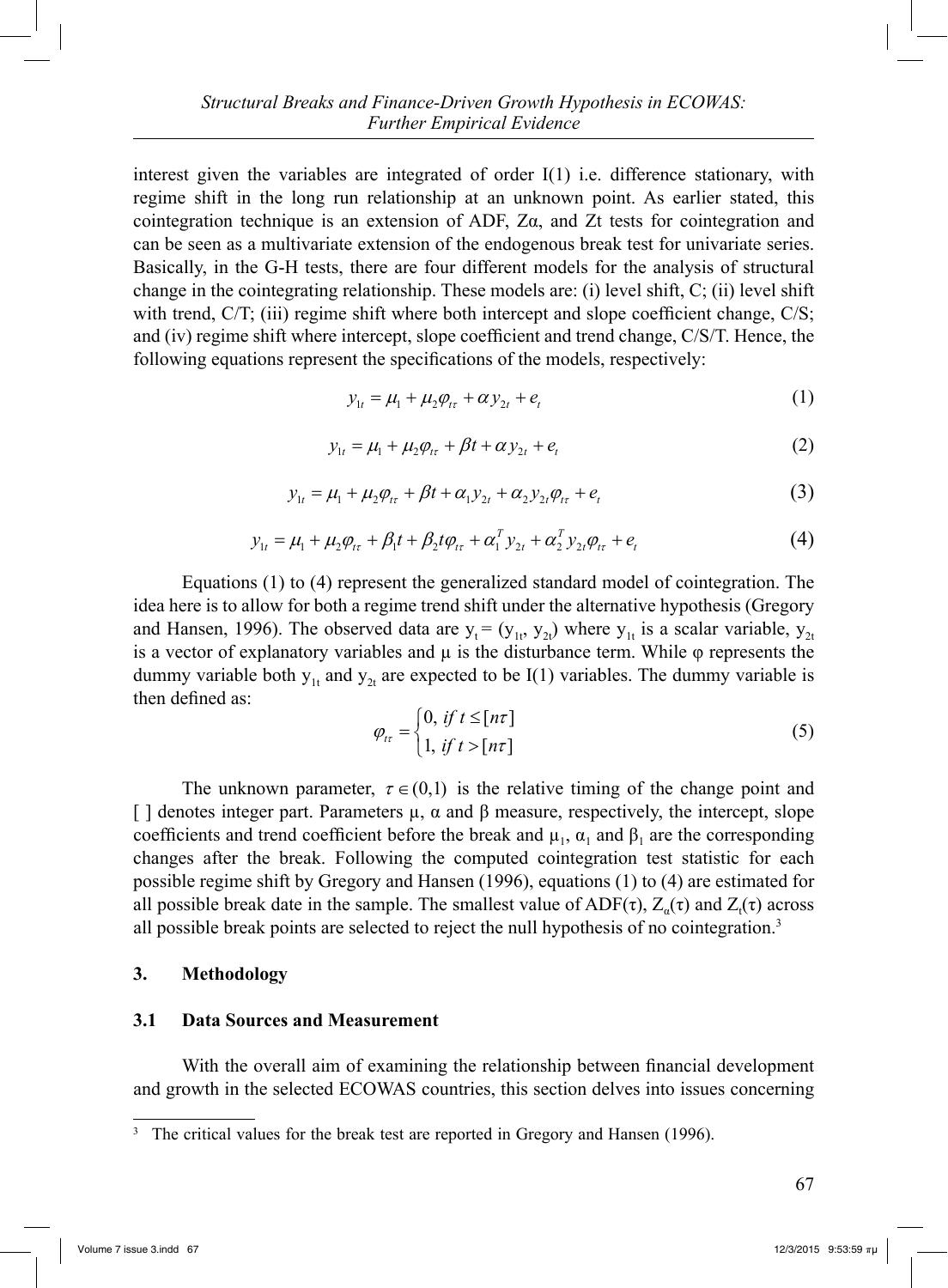data employed and study scope among other things. The variables used in this study include the following: real gross domestic product per head; ratio of gross domestic investment to gross domestic product; trade (the sum of exports and imports of goods and services) measured as a share of gross domestic product; the ratio of government consumption to gross domestic product; the consumer price index; money supply (M2, % of GDP) and the domestic credit provided by banking sector (% of GDP)4 . All variables are sourced from World Development Indicator (2009) and the International Financial Statistics. The study scope ranges from 1970 to 2008. The availability of data informed our choice of countries and scope. The countries included in our analysis are: Burkina Faso, Cote d'Ivoire, The Gambia, Ghana, Nigeria, Senegal and Togo.

## **3.2 Model Specification**

 Over time, financial development and economic growth relationship have been subjected to rigorous empirical investigation especially in the developing countries. Following recent developments in time series econometrics, a number of authors have been able to model various determinants of core growth models augmented with indicators of financial development. Until now, these varied specifications reflect mainly differences in data employed and theoretical underpinning. Following the work of Levine et al., (2000) which searched for a set of robust variables to model growth, this study shall employ the Aggregate Production Function (APF) framework. This production function which has been widely applied in the analysis of financial development and economic growth assumes unconventional inputs such as trade openness, financial development and government consumption along the conventional input of capital in the model. The aggregate growth model is thus specified as:

$$
Y_t = A_t K_t^{\beta_1} \tag{6}
$$

From [1],  $Y_t$  represents the aggregate production of the economy (proxied by GDP) at time t;  $A_t$ ,  $K_t$  and  $L_t$  also denote the total factor productivity (TFP), capital stock and labour stock at time t respectively. Consequently, TFP is therefore specified thus:

$$
A_t = C_t OPENESS_t^{\beta_2} GOVC_t^{\beta_3} INF_t^{\beta_4} FD_t^{\beta_5}
$$
\n
$$
\tag{7}
$$

 Hence, the model used in this study not only reflects theoretically enriched but also parsimonious specification models of core growth. Therefore, to estimate [1], we take the natural logs of both sides which result in the following equation:

$$
y_t = \beta_0 + \beta_1 \left(\frac{INV}{GDP}\right)_t + \beta_2 OPENESS_t + \beta_3 GOVC_t + \beta_4 INF_t + \beta_5 FD_t + \varepsilon_t
$$
(8)

<sup>4</sup> Both the money supply (M2, % of GDP) and domestic credit provided by banking sector (% of GDP) are the two financial development indicators we use in this study.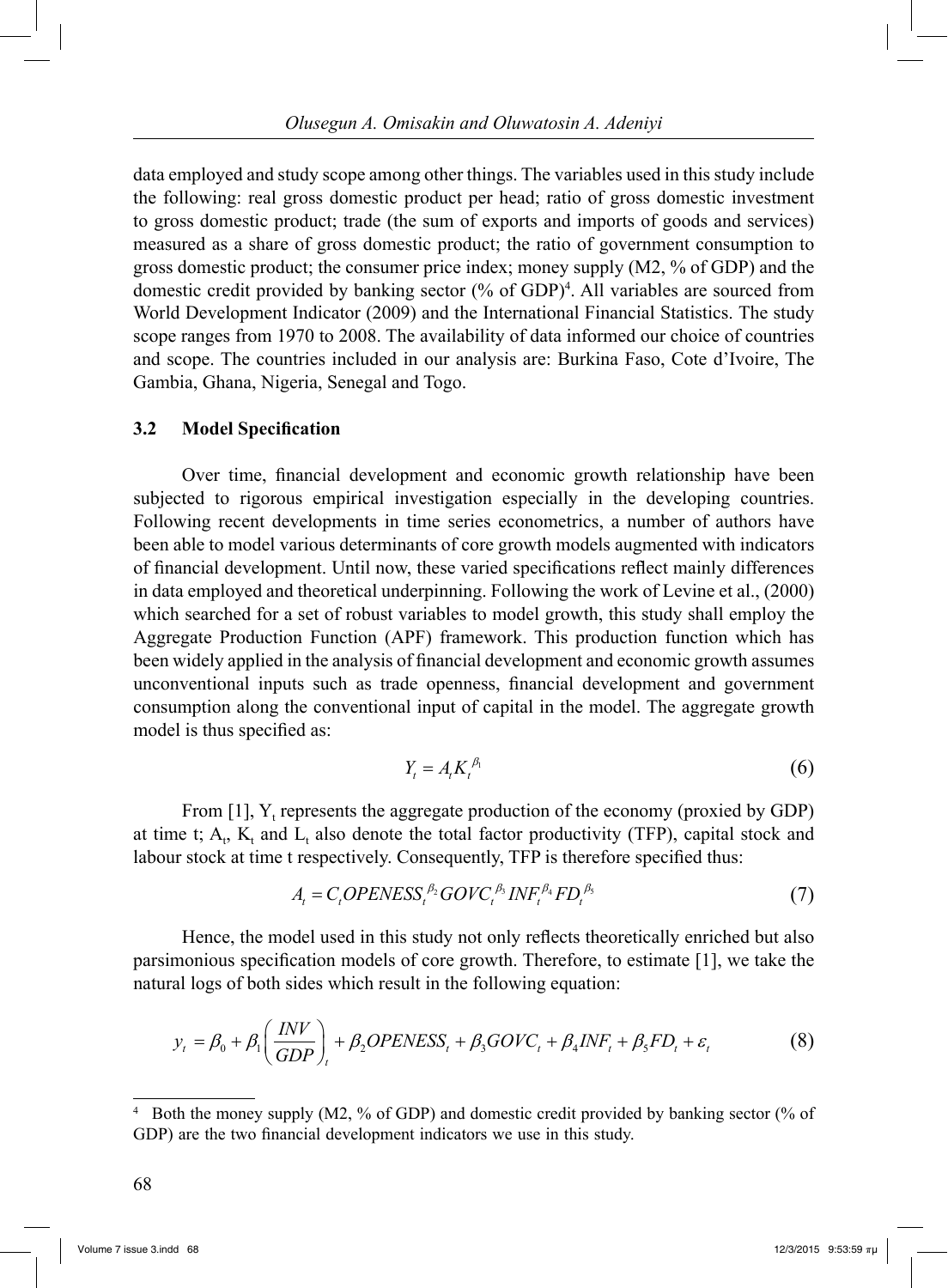where  $y_t$  = real GDP per head;  $\left(\frac{INV}{GDP}\right)$  = the ratio of gross domestic investment to GDP;

 $OPENESS_{i,t}$  = trade openness measure; GOVC = the ratio of government consumption to GDP; INF = represents the change in the consumer price index and FD is the financial development indicator. The term  $\varepsilon$ , is the error term bounded with the classical statistical properties. The selected countries are: Burkina Faso, Cote d'Ivoire, The Gambia, Ghana, Nigeria, Senegal, and Togo.

## **3.3 Econometric Analytical Procedures**

 The standard econometric analytical procedures of time series model estimation are strictly adhered to in this study. We commence our empirical exercise by performing unit roots test with the aim of confirming the integration properties of the variables employed. Basically, the idea is to test whether the variables are integrated. We, consequently, employ the Augmented Dickey-Fuller (ADF) and Phillips-Peron (PP) tests (Dickey and Fuller, 1979; Phillips and Peron, 1988). Also, since we are more interested in investigating the long run relationship of the variables under consideration allowing for the incidence of structural breaks, this study employs batteries of cointegration techniques including the more recent and robust Gregory and Hansen (1996) approach which allows for endogenous identification of break in the variables. This is also needful in order to further present a more rigorous cointegration analysis especially when external shocks or policy shift/reversal are assumed in the model<sup>5</sup>. Finally, following the results of the cointegration tests (where cointegration relationship is established), we proceed to estimating the growth model with special emphasis on the influence of financial development on growth.

# **4. Empirical Analysis and Discussion**

# **4.1 Unit root test**

 The study performs the unit root tests on all variables under consideration for all the selected countries. As earlier highlighted, two unit root tests- ADF and PP- are used. While the null hypothesis for both tests is that there is a unit root, the optimal lag lengths selection is done by the Schwarz Bayesian criteria. All unit root test regressions are run with a constant and trend term. The results as detailed in Table 1 indicate the existence of unit root for all the variables at their levels. In other words, the tests were unable to reject the null hypothesis for all the variables. However, the variables appear to be stationary at first difference, i.e. integrated at order 1. This result, therefore, implies that examination of possible cointegration relationship among the variables is worthwhile.

<sup>5</sup> This is quite prevalent in the ECOWAS region.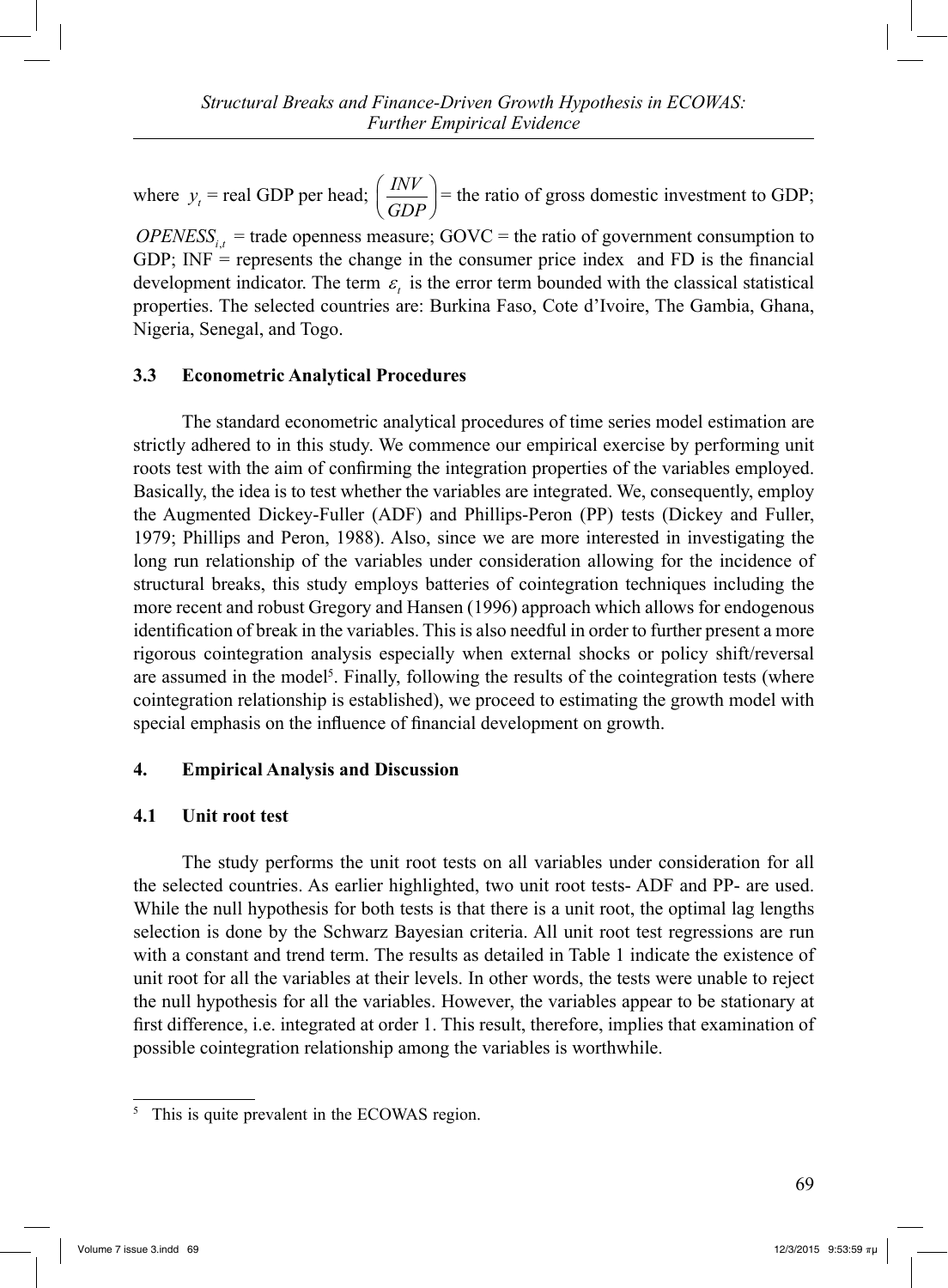|  | <b>Table 1: Unit Root Test Result for the Selected Countries</b> |  |
|--|------------------------------------------------------------------|--|
|--|------------------------------------------------------------------|--|

| Country              | <b>Variables</b> |                      | <b>ADF</b>            | <b>PP</b>            |                        |
|----------------------|------------------|----------------------|-----------------------|----------------------|------------------------|
|                      | Level            | First Diff.          | Level                 | First Diff.          |                        |
| <b>Burkina Faso</b>  | y                | $-2.154558$          | -4.503866             | $-1.154481$          | $-3.764751$            |
|                      |                  | (0.4984)             | (0.0056)              | (0.9044)             | (0.0316)               |
|                      | <b>OPENNESS</b>  | $-2.167772$          | $-3.926651$           | $-1.932991$          | $-3.92665$             |
|                      |                  | (0.4919)             | (0.0213)              | (0.6168)             | (0.0213)               |
|                      | GOVC             | $-2.008722$          | $-5.231487$           | $-2.260405$          | $-5.24553$             |
|                      |                  | (0.5770)             | (0.0008)              | (0.4437)             | (0.0008)               |
|                      | <b>INF</b>       | $-2.002350$          | $-6.051710$           | $-2.008085$          | $-6.05888$             |
|                      |                  | (0.5804)             | (0.0001)              | (0.5773)             | (0.0001)               |
|                      | FD1              | $-1.670274$          | $-5.461752$           | $-3.606375$          | $-3.652$               |
|                      |                  | (0.7282)             | (0.0011)              | (0.0481)             | (0.04289)              |
|                      | FD <sub>2</sub>  | 0.609014<br>(0.9992) | -4.885953<br>(0.0020) | 0.609014<br>(0.9992) | $-4.87313$<br>(0.0020) |
|                      |                  |                      |                       |                      |                        |
|                      | INV              | $-2.210005$          | $-7.770975$           | $-2.108985$          | $-7.78574$             |
|                      | GDP              | (0.4696)             | (0.0000)              | (0.5231)             | (0.0000)               |
| <b>Cote D'Ivoire</b> | y                | 0.719465             | -5.489108             | 3.133991             | $-5.760836$            |
|                      |                  | (0.9995)             | (0.0004)              | (1.0000)             | (0.0002)               |
|                      | <b>OPENNESS</b>  | $-1.391850$          | $-5.026372$           | $-1.477203$          | $-5.79570$             |
|                      |                  | (0.8459)             | (0.0014)              | (0.8184)             | (0.0002)               |
|                      | GOVC             | $-2.571428$          | $-5.448403$           | $-2.701719$          | $-6.25346$             |
|                      |                  | (0.2947)             | (0.0004)              | (0.2419)             | (0.0000)               |
|                      | <b>INF</b>       | $-2.665746$          | -4.366883             | $-1.708635$          | $-6.19813$             |
|                      |                  | (0.2562)             | (0.0094)              | (0.7267)             | (0.0001)               |
|                      | FD1              | $-3.477104$          | $-5.445134$           | $-2.426467$          | $-5.46967$             |
|                      |                  | (0.0586)             | (0.0005)              | (0.3605)             | (0.0004)               |
|                      | FD <sub>2</sub>  | $-1.451463$          | -4.563796             | $-1.616250$          | $-4.56481$             |
|                      |                  | (0.8276)             | (0.0045)              | (0.7666)             | (0.0045)               |
|                      |                  | $-2.330120$          | $-6.680391$           | $-2.526250$          | $-6.65066$             |
|                      | GDP              | (0.4080)             | (0.0000)              | (0.3145)             | (0.0000)               |
| Gambia               | y                | $-2.583884$          | $-3.582059$           | $-1.752727$          | -3.529860              |
|                      |                  | (0.1077)             | (0.0114)              | (0.3971)             | (0.0129)               |
|                      | <b>OPENNESS</b>  | $-0.661248$          | $-4.551513$           | $-0.680591$          | $-4.465550$            |
|                      |                  | (0.8438)             | (0.0009)              | (0.8391)             | (0.0011)               |
|                      | GOVC             | $-1.025727$          | $-6.664185$           | $-0.942314$          | $-6.676969$            |
|                      |                  | (0.7336)             | (0.0000)              | (0.7629)             | (0.0000)               |
|                      | INF              | $-0.399615$          | $-5.374684$           | $-0.399615$          | $-5.376164$            |
|                      |                  | (0.8987)             | (0.0001)              | (0.8987)             | (0.0001)               |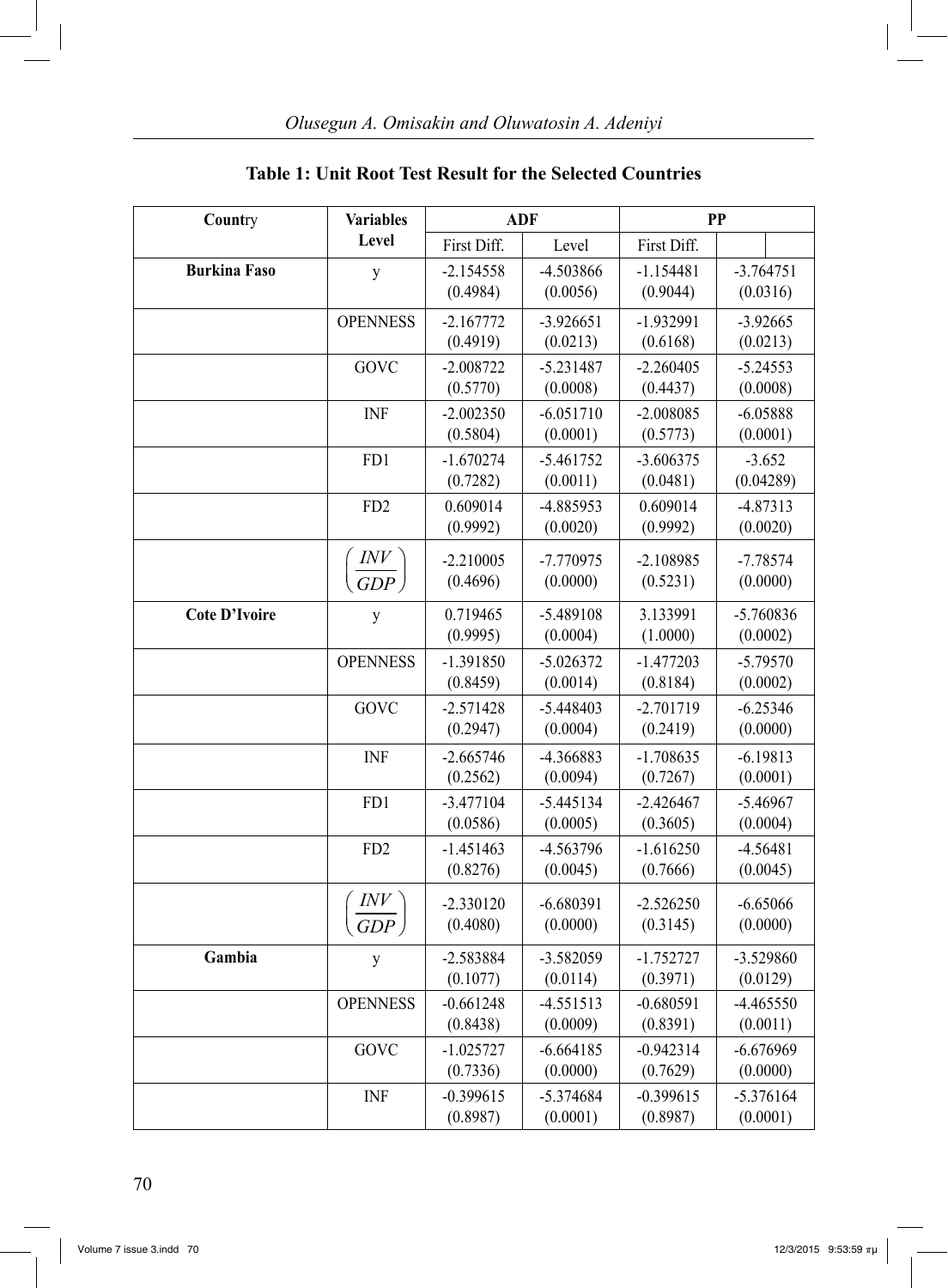|         | FD1                            | $-2.156021$ | $-7.244365$ | $-2.045541$ | $-7.473725$ |
|---------|--------------------------------|-------------|-------------|-------------|-------------|
|         |                                | (0.2252)    | (0.0000)    | (0.2670)    | (0.0000)    |
|         | FD <sub>2</sub>                | $-0.423201$ | $-4.119779$ | $-0.807467$ | -4.119779   |
|         |                                | (0.8945)    | (0.0028)    | (0.8049)    | (0.0028)    |
|         |                                | $-3.211259$ |             | $-3.211259$ |             |
|         | $\left(\frac{INV}{GDP}\right)$ | (0.0275)    |             | (0.0275)    |             |
|         |                                |             |             |             |             |
|         |                                |             |             |             |             |
| Ghana   | y                              | 0.265806    | $-4.192181$ | 0.126640    | $-4.192181$ |
|         |                                | (0.9731)    | (0.0023)    | (0.9635)    | (0.0023)    |
|         | <b>OPENNESS</b>                | $-2.710614$ | $-6.741368$ | $-2.700393$ | $-6.695253$ |
|         |                                | (0.0821)    | (0.0000)    | (0.0838)    | (0.0000)    |
|         | GOVC                           | $-2.336276$ | $-5.537422$ | $-2.459508$ | $-6.278817$ |
|         |                                | (0.1668)    | (0.0001)    | (0.1338)    | (0.0000)    |
|         | <b>INF</b>                     | $-1.880975$ | $-8.015277$ | $-1.880975$ | -13.38855   |
|         |                                | (0.3370)    | (0.0000)    | (0.3370)    | (0.0000)    |
|         | FD1                            | $-1.372044$ | $-6.425870$ | $-1.372044$ | $-6.420263$ |
|         |                                | (0.5850)    | (0.0000)    | (0.5850)    | (0.0000)    |
|         | FD <sub>2</sub>                | $-1.696212$ | $-5.845192$ | $-1.713347$ | $-5.845781$ |
|         |                                | (0.4246)    | (0.0000)    | (0.4162)    | (0.0000)    |
|         | INV                            | $-2.157926$ | $-6.440776$ | $-2.154418$ | $-6.876651$ |
|         | GDP                            | (0.2245)    | (0.0000)    | (0.2258)    | (0.0000)    |
|         |                                |             |             |             |             |
| Nigeria | y                              | $-2.141800$ | -4.496896   | $-2.206883$ | $-4.511692$ |
|         |                                | (0.2303)    | (0.0010)    | (0.2074)    | (0.0010)    |
|         | <b>OPENNESS</b>                | $-0.584120$ | $-2.979471$ | $-0.664184$ | $-2.819172$ |
|         |                                | (0.8513)    | (0.0572)    | (0.8318)    | (0.0764)    |
|         | GOVC                           | $-1.601997$ | $-5.285453$ | $-1.567885$ | $-6.949871$ |
|         |                                | (0.4713)    | (0.0001)    | (0.4883)    | (0.0000)    |
|         | <b>INF</b>                     | $-1.020156$ | $-5.734233$ | $-0.947091$ | $-5.761893$ |
|         |                                | (0.7356)    | (0.0000)    | (0.7613)    | (0.0000)    |
|         | FD1                            | 1.495147    | $-6.371900$ | 2.120023    | $-6.385855$ |
|         |                                | (0.9990)    | (0.0000)    | (0.9999)    | (0.0000)    |
|         | FD <sub>2</sub>                | $-1.745325$ | $-5.449437$ | $-1.758578$ | 4.964741    |
|         |                                | (0.4007)    | (0.0001)    | (0.3943)    | (0.0003)    |
|         | INV                            | $-2.455755$ | -9.299939   | $-2.455755$ | $-17.08447$ |
|         | GDP                            | (0.1345)    | (0.0000)    | (0.1345)    | (0.0001)    |
|         |                                |             |             |             |             |
| Senegal | y                              | $-0.864277$ | $-4.502209$ | $-1.138264$ | -4.470693   |
|         |                                | (0.7880)    | (0.0010)    | (0.6898)    | (0.0011)    |
|         | <b>OPENNESS</b>                | 1.049889    | -4.113939   | 1.049889    | $-4.139798$ |
|         |                                | (0.9963)    | (0.0029)    | (0.9963)    | (0.0027)    |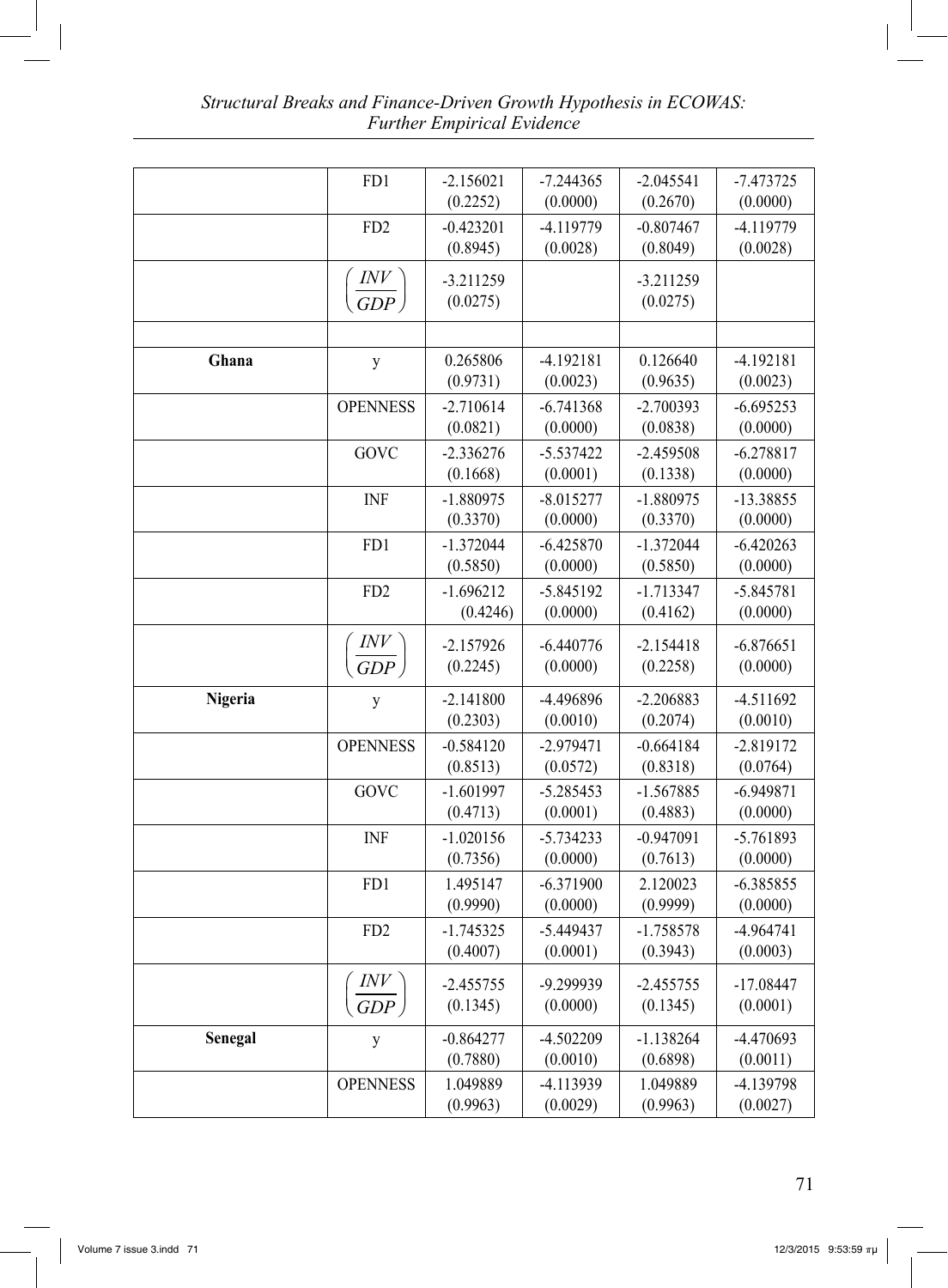|             | GOVC              | $-0.610127$ | $-5.208150$ | $-0.775055$ | $-5.218083$   |
|-------------|-------------------|-------------|-------------|-------------|---------------|
|             |                   | (0.8560)    | (0.0001)    | (0.8141)    | (0.0001)      |
|             | <b>INF</b>        | $-1.020787$ | $-4.508328$ | $-1.206214$ | $-4.504288$   |
|             |                   | (0.7354)    | (0.0010)    | (0.6611)    | (0.0010)      |
|             | FD1               | $-0.367587$ | $-4.080140$ | $-0.671850$ | $-4.100981$   |
|             |                   | (0.9042)    | (0.0031)    | (0.8412)    | (0.0030)      |
|             | FD <sub>2</sub>   | $-1.879706$ | -5.533872   | $-1.988669$ | $-5.524102$   |
|             |                   | (0.3377)    | (0.0001)    | (0.2903)    | (0.0001)      |
|             |                   | $-1.321937$ | $-6.235579$ | $-1.320960$ | $-6.248737$   |
|             | $\frac{INV}{GDP}$ | (0.6087)    | (0.0000)    | (0.6092)    | (0.0000)      |
|             |                   |             |             |             |               |
| <b>Togo</b> | y                 | $-1.953964$ | -5.880862   | $-2.128377$ | $-6.086160$   |
|             |                   | (0.3050)    | (0.0000)    | (0.2352)    | (0.0000)      |
|             | <b>OPENNESS</b>   | 11.25046    | $-11.45468$ | 11.25046    | $-4.664317$   |
|             |                   | (1.0000)    | (0.0000)    | (1.0000)    | (0.0028)      |
|             | GOVC              | $-2.034751$ | -4.444507   | $-2.269634$ | $-4.223417$   |
|             |                   | (0.2713)    | (0.0012)    | (0.1869)    | (0.0021)      |
|             | <b>INF</b>        | $-0.307591$ | $-6.645066$ | $-0.307591$ | $-6.765124$   |
|             |                   | (0.9140)    | (0.0000)    | (0.9140)    | (0.0000)      |
|             | FD1               | $-0.753544$ | $-4.443611$ | $-1.045758$ | $-4.468782$   |
|             |                   | (0.8200)    | (0.0012)    | (0.7261)    | (0.0011)      |
|             | FD <sub>2</sub>   | $-0.298924$ | $-5.812651$ | $-0.602683$ | $-5.885219$   |
|             |                   | (0.9153)    | (0.0000)    | (0.8577)    | (0.0000)      |
|             | INV               | $-0.005177$ | $-5.231253$ | 0.050018    | $-5.279029**$ |
|             | <b>GDP</b>        | (0.9519)    | (0.0001)    | (0.9571)    | (0.0001)      |
|             |                   |             |             |             |               |

### **Notes:**

a. The ADF lag length of the dependent variable used to obtain white noise residuals is 2.

b. The lag lengths for ADF equation were selected using Schwarz Information Criterion (SIC).

c. Mackinnon (1991) critical value for rejection of hypothesis of unit root applied.

d. The bandwidth selected based on Newey West (1994) method using Bartlett Kernel is 2.

# **4.2 Cointegration Test**

 In this study, we embark on investigating the long run relationships among the variables using both conventional and relatively recent cointegration methodologies<sup>6</sup>. Among the cointegration techniques employed are the VAR-based multivariate Johansen

<sup>6</sup> We earlier tested for the causality principally between financial development and economic growth among the selected countries. There are evidences for the unilateral causality running from financial development to economic growth among these countries by identifying the supply leading relationship between financial development and economic growth. The result is presented in Table 2.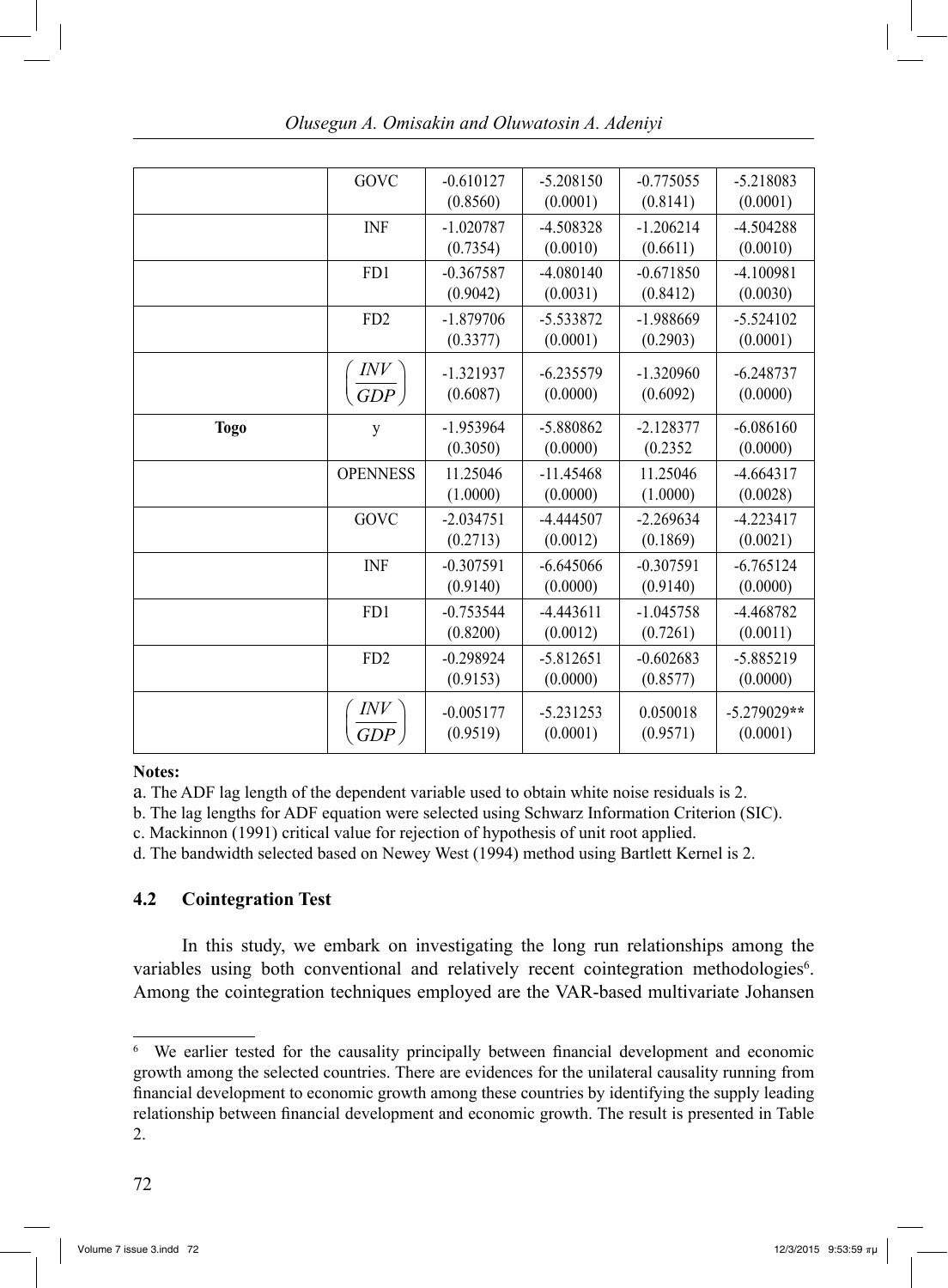cointegration and Gregory-Hansen cointegration technique which allows for endogenous identification of structural breaks.

# *Without structural breaks*

 The result of the VAR-based Johansen maximum likelihood tests is presented in Table 3. From the table, the result establishes long run relationship among the variables under consideration in the selected countries using Trace and Max-angel statistics.. It must, however, be noticed that the conventional cointegration test results in the presence of structural break(s)/regime shift become biased following the fact that the distributional theory of evaluating the residual-based tests is not the same (see Gregory and Hansen, 1996 and Gregory et al., 1996). This explains while most findings from earlier studies which predominantly rely on these conventional tests in establishing the long run relationships could be biased. For instance, it would be erroneous, and of course misleading, to conclude and thus deduct policy inference based on the results of cointegration tests as seen in Table 3. More specifically, since the power of this conventional cointegration test often fall dramatically in the presence of a break in the cointegration vector, there is need for an alternative cointegration test which fundamentally allows for the possibility of structural breaks/regime shifts in our models.

| <b>Country</b> | <b>Direction of Causality</b>       | Lag            | <b>F-statistics</b> | P value    | <b>Status</b> |
|----------------|-------------------------------------|----------------|---------------------|------------|---------------|
| <b>Burkina</b> | $\triangle FD$ causes $\triangle Y$ | 1              | 4.138               | $0.010***$ | Accept        |
|                | $\Delta Y$ causes $\Delta FD$       | 1              | 1.285               | 0.325      | Reject        |
| Cote D'Ivoire  | $\triangle FD$ cause $\triangle Y$  | $\overline{2}$ | 4.204               | $0.048**$  | Accept        |
|                | $\Delta Y$ causes $\Delta FD$       | $\overline{2}$ | 1.610               | 0.347      | Reject        |
| Gambia         | $\triangle FD$ causes $\triangle Y$ | 2              | 2.676               | $0.049**$  | Accept        |
|                | AY causes AFD                       | $\overline{2}$ | 1.699               | 0.187      | Reject        |
| Ghana          | $\Delta FD$ causes $\Delta Y$       | $\overline{2}$ | 6.609               | $0.004***$ | Accept        |
|                | $\Delta Y$ causes $\Delta FD$       | $\overline{2}$ | 1.302               | 0.362      | Reject        |
| <b>Nigeria</b> | $\Delta FD$ causes $\Delta Y$       | $\overline{2}$ | 3.084               | $0.061*$   | Accept        |
|                | $\Delta Y$ causes $\Delta FD$       | $\overline{2}$ | 1.141               | 0.333      | Reject        |
| Senegal        | $\Delta FD$ causes $\Delta Y$       | $\mathbf{1}$   | 1.893               | 0.196      | Reject        |
|                | $\Delta Y$ causes $\Delta FD$       | 1              | 4.301               | $0.046**$  | Accept        |
| Togo           | $\Delta FD$ causes $\Delta Y$       | 1              | 3.060               | $0.032**$  | Accept        |
|                | $\Delta Y$ causes $\Delta FD$       | 1              | 2.264               | 0.100      | Reject        |

**Table 2: Granger Causality Test Result for the Selected Countries**

**Note:** ∆ symbol represents first difference.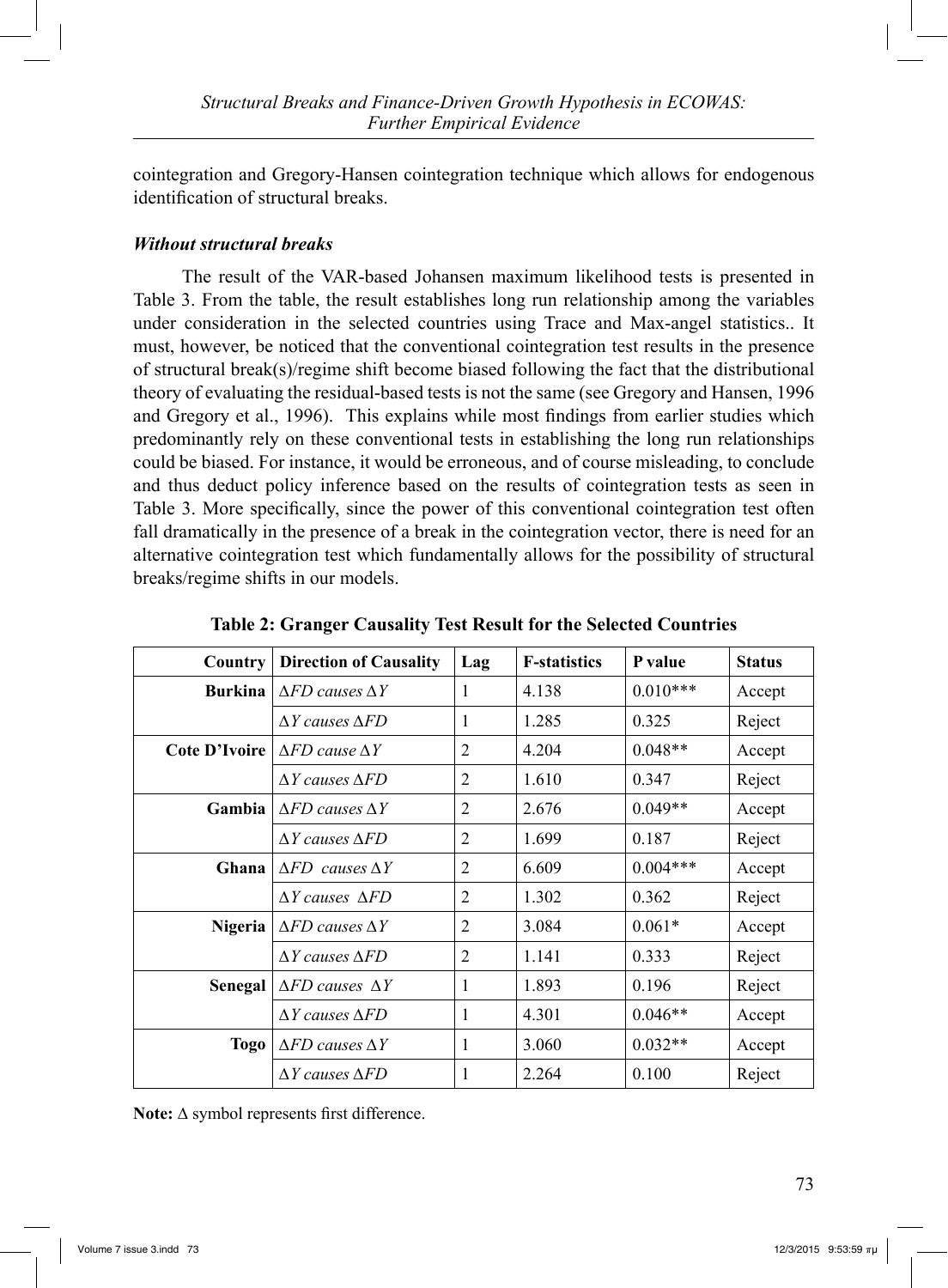| <b>Countries</b> | <b>Model</b>   | <b>Test</b> | <b>Statistics</b> | <b>Critical Value</b> | P. value | r                       | <b>Status</b>    |
|------------------|----------------|-------------|-------------------|-----------------------|----------|-------------------------|------------------|
|                  |                | Trace       | 135.9706          | 117.7082              | 0.0021   | $\mathbf{1}$            | Cointegration    |
| Burkina          | $\mathbf{1}$   | Max-engel   | 44.07981          | 44.49720              | 0.0555   | $\mathbf{1}$            | Cointegration    |
| Faso             |                | Trace       | 133.7417          | 117.7082              | 0.0033   | $\mathbf{1}$            | Cointegration    |
|                  | $\overline{2}$ | Max-engel   | 47.13154          | 44.49720              | 0.0252   | $\overline{2}$          | Cointegration    |
|                  |                | Trace       | 115.2003          | 117.7082              | 0.0712   | $\mathbf{1}$            | Cointegration    |
| Cote             | $\mathbf{1}$   | Max-engel   | 42.93271          | 44.49720              | 0.0732   | $\overline{c}$          | Cointegration    |
| D'Ivoire         |                | Trace       | 142.2389          | 117.7082              | 0.0006   | $\overline{3}$          | Cointegration    |
|                  | $\mathbf{2}$   | Max-engel   | 41.36219          | 44.49720              | 0.1055   | $\boldsymbol{0}$        | No cointegration |
|                  |                | Trace       | 146.4427          | 117.7082              | 0.0002   | $\overline{2}$          | Cointegration    |
|                  | $\mathbf{1}$   | Max-engel   | 47.12999          | 44.49720              | 0.0252   | $\overline{2}$          | Cointegration    |
| Gambia           |                | Trace       | 141.4590          | 117.7082              | 0.0007   | $\mathbf{1}$            | Cointegration    |
|                  | $\overline{2}$ | Max-engel   | 53.94627          | 44.49720              | 0.0036   | $\overline{2}$          | Cointegration    |
|                  | 1              | Trace       | 135.3632          | 117.7082              | 0.0024   | $\mathbf{1}$            | Cointegration    |
|                  |                | Max-engel   | 38.95523          | 44.49720              | 0.1770   | $\boldsymbol{0}$        | No cointegration |
| Ghana            |                | Trace       | 129.2757          | 117.7082              | 0.0076   | $\overline{\mathbf{3}}$ | Cointegration    |
|                  | $\overline{2}$ | Max-engel   | 40.76855          | 44.49720              | 0.1204   | $\overline{2}$          | Cointegration    |
|                  |                | Trace       | 167.5797          | 117.7082              | 0.0000   | $\overline{2}$          | Cointegration    |
|                  | 1              | Max-engel   | 47.04876          | 44.49720              | 0.0258   | $\overline{2}$          | Cointegration    |
| Nigeria          | $\overline{2}$ | Trace       | 191.6419          | 117.7082              | 0.0000   | $\mathbf{1}$            | Cointegration    |
|                  |                | Max-engel   | 57.23427          | 44.49720              | 0.0013   | $\mathbf{1}$            | Cointegration    |
|                  |                | Trace       | 127.9505          | 117.7082              | 0.0096   | $\mathbf{1}$            | Cointegration    |
|                  | 1              | Max-engel   | 44.76743          | 44.49720              | 0.0467   | $\mathbf{1}$            | Cointegration    |
| Senegal          | $\overline{2}$ | Trace       | 124.9090          | 117.7082              | 0.0161   | $\overline{3}$          | Cointegration    |
|                  |                | Max-engel   | 36.43167          | 44.49720              | 0.2864   | $\boldsymbol{0}$        | No cointegration |
|                  |                | Trace       | 140.7962          | 117.7082              | 0.0008   | $\overline{3}$          | Cointegration    |
|                  | $\mathbf{1}$   | Max-engel   | 49.54272          | 44.49720              | 0.0130   | $\overline{2}$          | Cointegration    |
| <b>Togo</b>      | $\overline{2}$ | Trace       | 142.9945          | 117.7082              | 0.0005   | 1                       | Cointegration    |
|                  |                | Max-engel   | 63.81835          | 44.49720              | 0.0002   | $\mathbf{1}$            | Cointegration    |

## **Table 3: Multivariate Johansen Cointegration Test**

### **Note:**

a. Critical values derive from Mackinnon-Hang-Michelis (1999).

b. r denotes the number of cointegrated vectors.

c. The order of VAR model is 2 using the Akaike and Schwarz criterion are used for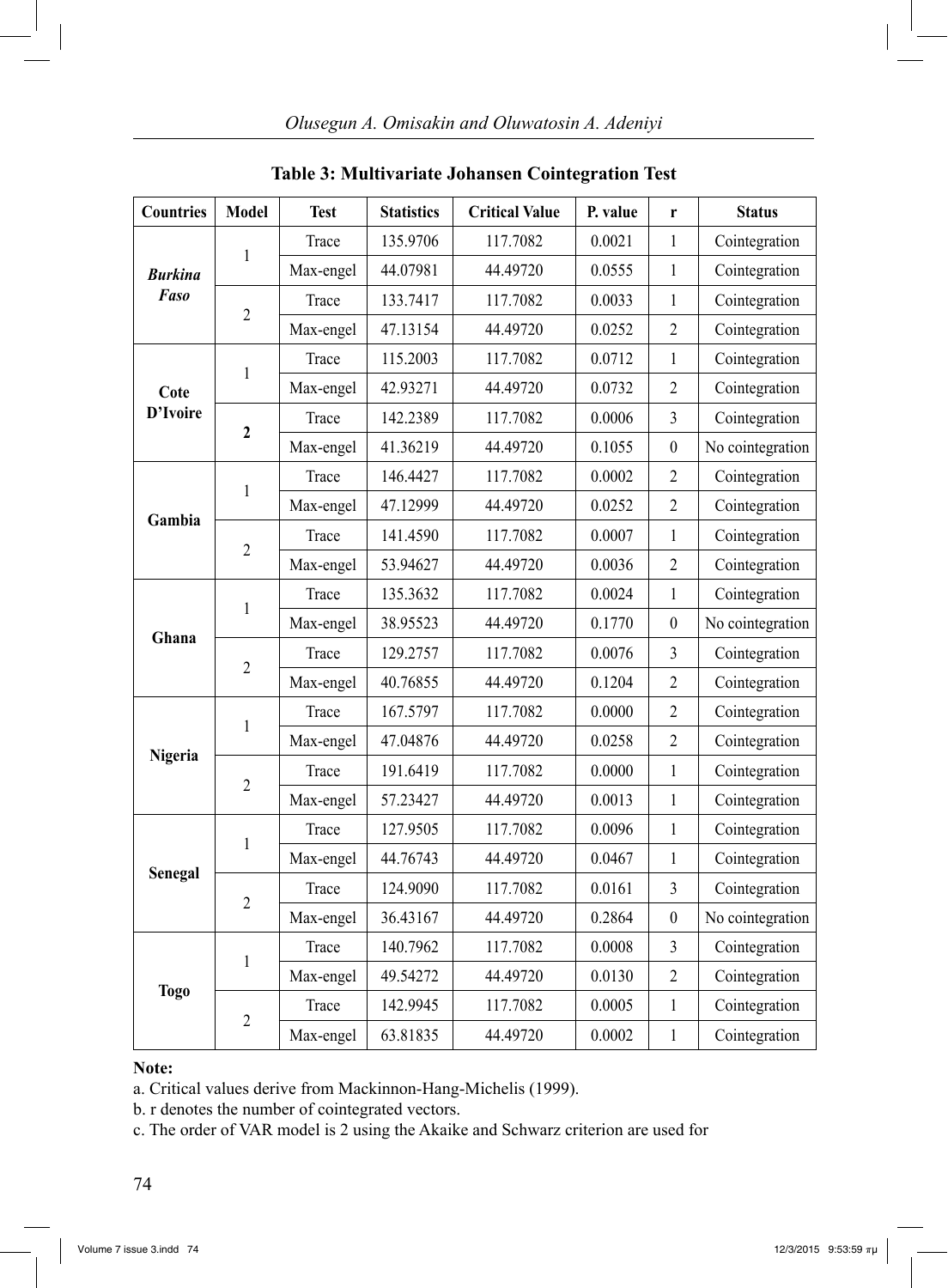# *With structural breaks*

 Since the Gregory-Hansen structural break test is based on the notion of regime change, it thus allows for an endogenous structural break in the cointegration vector by considering three alternative models: a level shift (model C), a level shift with a trend (model C/T), and a regime shift which allows the slope vector to shift as well (model C/S). Given the short-coming of the earlier conventional test in identifying any meaningful long run relationship in the presence of structural breaks, this study finds it needful to further subject the long run relationship among the variables in the selected countries to a more rigorous and robust test which consents to possibility of structural breaks in the relationship.7 This, therefore, informs our choice for the Gregory-Hansen test in this study. The result of this test is depicted in Table 4 for the two measures of financial development (hence two models). From the table, evidence of cointegration relationships is clearly established when assuming a shift which allows the slope vector to shift (model C/S), otherwise known as structural break in all the selected countries. Having identified plausible breaks in the systems, the test does suggest that a structural break in the cointegration vector is important and needs to be taken care of in the specification of growth-finance relationship in these countries. Also, the structural breakpoints as identified in the results of seem to match clearly with the corresponding critical economic incidents in the selected countries.

| Country        | Model          | $ADF^*$       | <b>Estimated</b><br>breakpoint | $\mathbf{Z}_{t}$ * | <b>Estimated</b><br>breakppoint | $\mathbf{Z}_{\alpha}^*$ | <b>Estimated</b><br>breakpoint |
|----------------|----------------|---------------|--------------------------------|--------------------|---------------------------------|-------------------------|--------------------------------|
| <b>Burkina</b> | 1              | $-3.377(1)$   | 1993                           | $-3.167$           | 1994                            | $-16.48$                | 1994                           |
|                | 2              | $-6.132(1)$ * | 1995                           | $-5.619*$          | 1994                            | $-22.48$                | 1996                           |
| Cote           | 1              | $-4.076(1)$   | 1994                           | $-5.275$           | 1992                            | $-33.82$                | 1993                           |
| d'Ivoire       | $\overline{2}$ | $-5.70(1)$ *  | 1993                           | $-5.742*$          | 1997                            | $-72.71*$               | 1992                           |
| Gambia         | 1              | $-4.504(2)$   | 1985                           | $-4.109$           | 1988                            | $-23.897$               | 1990                           |
|                | $\overline{2}$ | $-5.500(2)$ * | 1987                           | $-5.60*$           | 1986                            | $-29.00$                | 1991                           |
| Ghana          | 1              | $-5.715(1)^*$ | 1982                           | $-3.822$           | 1984                            | $-20.844$               | 1979                           |
|                | $\overline{2}$ | $-12.56(1)$ * | 1980                           | $-10.60*$          | 1980                            | $-59.69*$               | 1981                           |
| Nigeria        | 1              | $-6.008(1)$ * | 1986                           | $-6.125*$          | 1988                            | $-53.139$               | 1986                           |
|                | $\overline{2}$ | $-10.23(1)$ * | 1989                           | $-11.38*$          | 1987                            | 67.88*                  | 1987                           |
| Senegal        | 1              | $-4.346(2)$   | 1984                           | $-4.406$           | 1984                            | $-26.094$               | 1983                           |
|                | 2              | $-3.90(2)$    | 1984                           | $-3.80$            | 1987                            | $-32.71$                | 1985                           |
| <b>Togo</b>    | 1              | $-4.288(1)$   | 1993                           | $-4.806$           | 1978                            | $-29.204$               | 1981                           |
|                | $\overline{2}$ | $5.504(1)$ *  | 1991                           | $-7.444*$          | 1979                            | $-24.722$               | 1981                           |

**Table 4: Gregory-Hansen Structural Break Cointegration Result**

**Note:** \* indicates 5% level of significance. The 5% critical values are -5.50 and -58.33 for the ADF/  $Zt^*$  and  $Z\alpha^*$  tests, respectively (see Table 1 of Gregory and Hansen, 1996). Model is C/S.

<sup>7</sup> See, for instance, Dritsakis (2012), on the application of Gregory-Hansen structural breaks test on demand for money in Greece.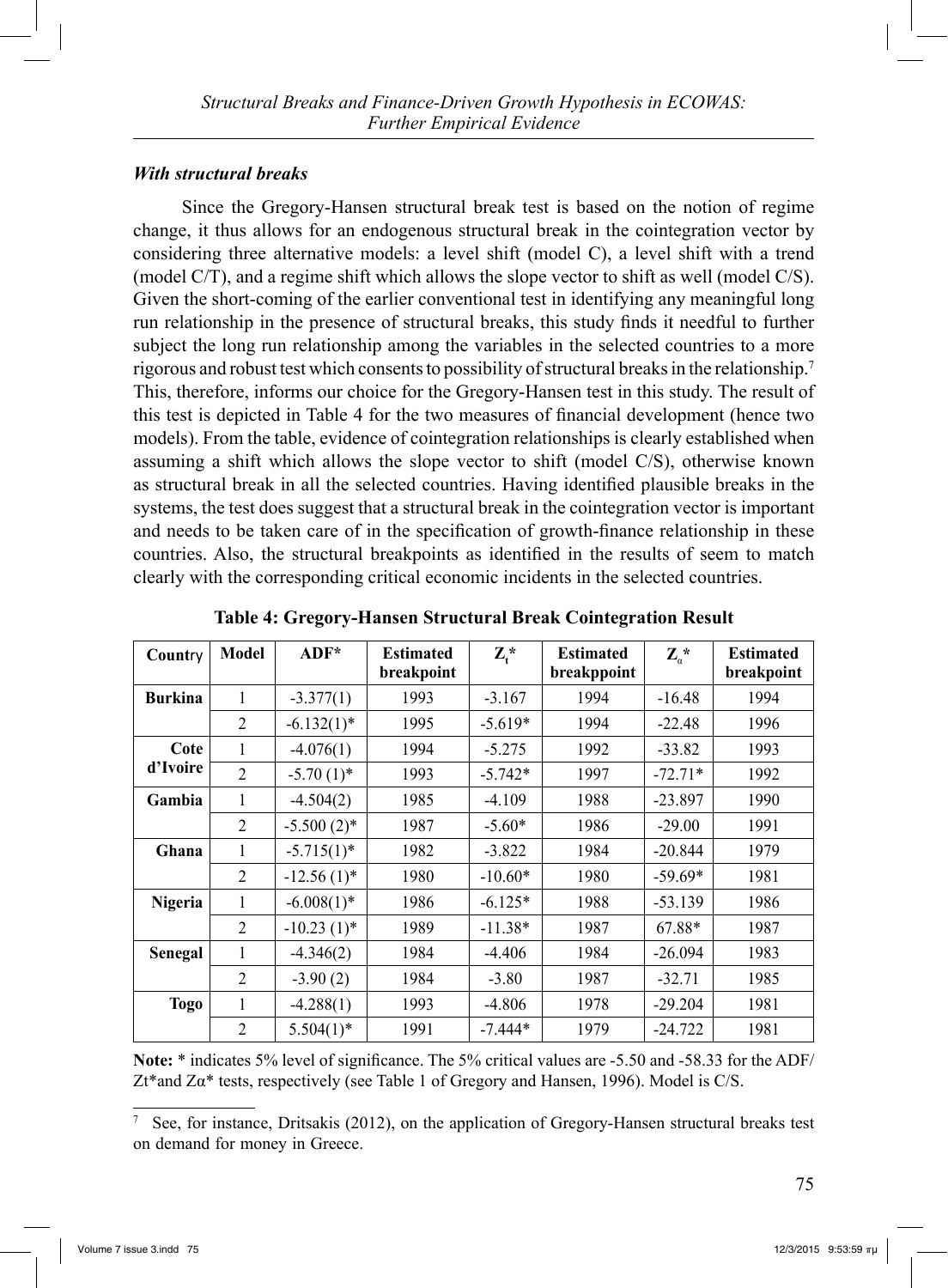# **4.4 Long Run Estimates**

 Table 5 depicts the output of estimated growth models with emphasis on the role of financial development in influencing growth dynamics in the selected countries. To start with, following the Granger-causality test which supports the finance-driven growth hypothesis for all the countries under consideration<sup>8</sup>, the result of the estimated growth model generally lends credent to the importance of financial development in explaining growth dynamics among the selected countries, thus reinforcing the finance-driven growth hypothesis. Also, while the roles of trade openness, capital investment and government consumption in enhancing growth are clearly revealed in most of the countries as they seem to follow the *a priori* expectation in terms of their relationships with respect to signs and magnitudes, the result with respect to the role of inflation are, however, mixed across countries.

| Country                | $\mathbf C$            | $\left(\frac{\textit{INV}}{\textit{GDP}}\right)$ | <b>OPENESS</b>        | GOVC                    | <b>INF</b>                | <b>FD</b>             | $\mathbb{R}^2$ | AdjR <sup>2</sup> | F-stat |
|------------------------|------------------------|--------------------------------------------------|-----------------------|-------------------------|---------------------------|-----------------------|----------------|-------------------|--------|
| <b>Burkina</b><br>Faso | 0.793<br>(4.857)       | 1.017<br>$(2.600)$ **                            | 0.261<br>$(2.876)$ ** | 1.066<br>(0.625)        | 0.268<br>$(2.687)$ **     | 0.637<br>(0.649)      | 0.41           | 0.35              | 25.32  |
| Cote<br>d'Ivoire       | 4.703<br>(3.925)       | 0.521<br>$(8.597)^*$                             | 1.838<br>$(1.968)$ ** | 0.326<br>(1.825)        | $-0.445$<br>$(-4.829)*$   | 1.002<br>$(3.787)^*$  | 0.65           | 0.60              | 18.12  |
| The<br>Gambia          | 1.682<br>(5.510)       | 0.311<br>(0.664)                                 | 0.331<br>$(2.256)$ ** | 0.024<br>(0.087)        | $-0.292$<br>$(-2.391)$ ** | 0.092<br>(1.749)      | 0.63           | 0.59              | 21.47  |
| Ghana                  | $-1.486$<br>$(-3.816)$ | 1.488<br>(1.081)                                 | 0.156<br>(0.479)      | 0.154<br>$(2.244)$ **   | $-0.084$<br>$(-0.844)$    | 0.367<br>$(2.775)$ ** | 0.57           | 0.54              | 12.76  |
| Nigeria                | $-1.613$<br>$(-7.548)$ | 0.845<br>$(4.681)*$                              | 0.639<br>$(2.208)$ ** | 0.537<br>(0.335)        | $-0.091$<br>$(-0.685)$    | 0.631<br>$(2.769)$ ** | 0.52           | 0.48              | 10.71  |
| Senegal                | $-1.907$<br>$(-2.972)$ | 0.798<br>$(2.98)$ **                             | 0.651<br>(1.719)      | $-0.925$<br>$(-3.082)*$ | $-1.131$<br>$(-5.602)^*$  | 1.320<br>$(2.205)$ ** | 0.40           | 0.36              | 14.6   |
| <b>Togo</b>            | $-2.002$<br>$(-11.71)$ | 0.001<br>(0.002)                                 | 1.093<br>$(4.239)*$   | 1.167<br>(0.884)        | $-0.393$<br>$(-2.437)$ ** | 1.165<br>$(3.020)*$   | 0.61           | 0.59              | 26.30  |

**Table 5: Estimated Growth Model (using M2 as a % of GDP)**

Note: \*, \*\* indicate 1%, 5% levels of significance.

<sup>8</sup> with the exception of Senegal where the causality runs from growth to financial development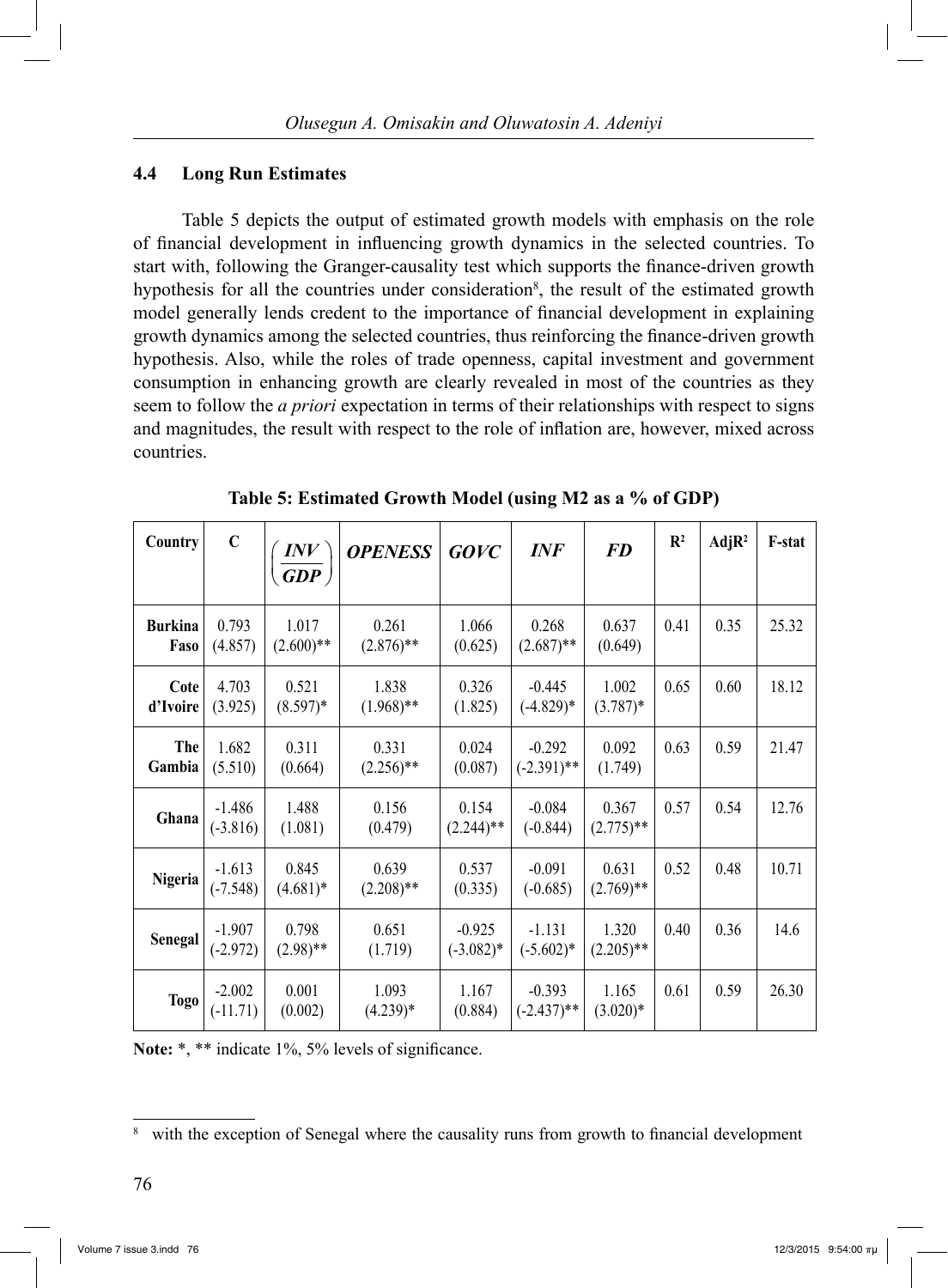| Country                | $\mathbf C$       | INV<br>$\overline{\textit{GDP}}$ | <b>OPENESS</b>       | <b>GOVC</b>           | <i>INF</i>             | <b>FD</b>             | $\mathbb{R}^2$ | AdjR <sup>2</sup> | F-stat |
|------------------------|-------------------|----------------------------------|----------------------|-----------------------|------------------------|-----------------------|----------------|-------------------|--------|
|                        |                   |                                  |                      |                       |                        |                       |                |                   |        |
| <b>Burkina</b><br>Faso | 2.410<br>(12.70)  | 0.867<br>$(3.777)*$              | 0.721<br>(1.614)     | 0.503<br>(1.056)      | 0.137<br>$(4.303)*$    | 0.805<br>$(2.783)**$  | 0.50           | 0.46              | 43.52  |
| Cote<br>d'Ivoire       | 0.913<br>(3.586)  | 0.325<br>$(6.768)*$              | 0.045<br>$(3.262)^*$ | 0.271<br>$(2.982)$ ** | $-0.597$<br>$(-0.924)$ | 0.127<br>$(1.974)$ ** | 0.71           | 0.68              | 13.45  |
| The<br>Gambia          | 1.585<br>(2.374)  | 0.462<br>(0.816)                 | 0.816<br>$(5.487)^*$ | 0.203<br>(1.076)      | 0.442<br>$(2.026)$ **  | 0.865<br>$(2.633)**$  | 0.64           | 0.57              | 66.13  |
| Ghana                  | 1.582<br>(5.881)  | 1.710<br>$(2.782)$ **            | 0.185<br>$(2.185)^*$ | 0.932<br>$(5.423)*$   | 0.162<br>(1.405)       | 0.609<br>$(2.635)$ ** | 0.61           | 0.58              | 34.56  |
| Nigeria                | 1.276<br>(12.600) | 0.105<br>$(3.070)*$              | 0.363<br>$(2.473)*$  | 1.105<br>(0.872)      | $-0.120$<br>$(-0.937)$ | 0.061<br>$(4.682)*$   | 0.61           | 0.56              | 0.66   |
| <b>Senegal</b>         | 4.715<br>(5.162)  | 0.139<br>$(2.733)$ **            | 1.283<br>(1.464)     | 0.977<br>$(2.926)$ ** | 0.994<br>(1.165)       | 0.037<br>$(2.919)$ ** | 0.50           | 0.47              | 23.12  |
| <b>Togo</b>            | 1.661<br>(7.773)  | 0.617<br>(0.819)                 | 1.646<br>$(4.780)*$  | 0.395<br>$(9.395)*$   | 0.755<br>$(4.417)^*$   | 0.093<br>$(2.487)$ ** | 0.72           | 0.68              | 47.89  |

**Table 6: Estimated Growth Model (using domestic credit provided by banking sector as a % of GDP)** 

Note: \*, \*\* indicate 1%, 5% levels of significance.

### **5. Summary and Conclusion**

 For several years, the relationship between economic growth and financial development has been of paramount research interest to various researchers and policy makers as well. This is not unconnected with the understanding of the crucial role being played by the financial markets and institutions in the mobilization and allocation of financial resources to the productive sector of the economy. The theoretical paradigm underlying this relationship can be traced back to the work of Schumpeter (1911). Schumpeter opined that financial institutions play a very significant role in the process of economic growth and development. In the same vine, Patrick (1966) argued that financial expansion through the creation of financial institutions and the supply of financial assets do have a positive impacts on the economic growth especially in early stage of development. Thus, financial development is postulated to be playing a supply-leading role in economic development.

With a drive for trade competitiveness, strong financial institutional development, sustained economic growth and, of course, in the face of recent global financial meltdown, most of the ECOWAS countries have continued to witness various types of financial reforms and economic restructuring. These developments are, however, often plagued with unstable domestic financial policies, high and frequent rates of political instability and, of course, incessant policy regime shifts. To better enhance the formulation of optimal financial and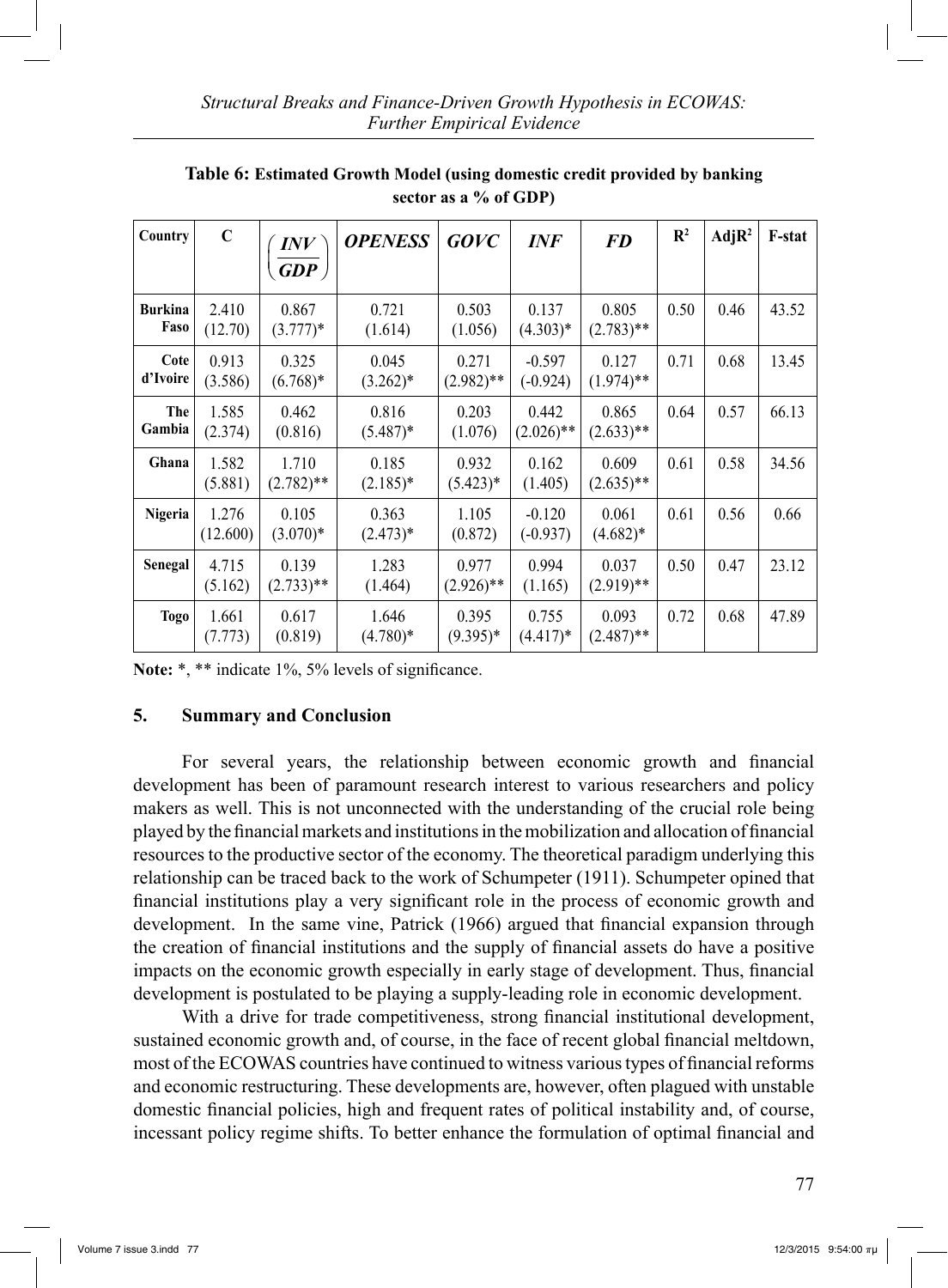economic policy, there is need to understand the role of domestic economic and financial environment of most of the developing countries, especially the sub-Saharan Africa in the analysis of finance-growth nexus.

 The striking feature of our results as evident in this study, though preliminary, generally lends credent to the importance of financial development in the explanation of growth dynamics among the selected countries, thus reinforcing the finance-driven growth hypothesis. There are evidences for the unilateral causality running from financial development to economic growth among these countries by identifying the supply leading relationship between financial development and economic growth. Again, and more importantly, having identified plausible breaks in the systems, the test does suggest that a structural break in the cointegration vector is important and needs to be taken care of in the specification of finance-growth models in the selected countries. Also, the structural breakpoints as identified among these countries seem to match clearly with the corresponding critical economic, financial and social incidents in the countries.

### **References**

- Ang, J.B., 2008, Economic development, pollutant emissions and energy consumption in Malaysia, *Journal of Policy Modelling,* 30, pp. 271-278.
- Antonios Adamopoulos, 2010, Financial development and economic growth an empirical analysis for Ireland, *International Journal of Economic Sciences and Applied Research* 3, 1, pp. 75-88
- Bagehot, Walter, 1873, *Lombard Street*. Homewood, IL: Irwin.
- Banerjee, A., Lumsdaine, R. and Stock, J., 1992, Recursive and sequential tests of the unit-root and trend-break hypotheses: Theory and international evidence, *Journal of Business and Economic Statistics,* 10, 3, pp. 271-287.
- Baochen, Y. and Shiying, Z. 2002, Study on cointegration with structural changes, *Journal of Systems Engineering*, 17, 1, pp. 26-31.
- Demetriades, Panicos and Hussein, Khaled, 1996, 'Does Financial Development Cause Economic Growth? Time Series Evidence from Sixteen Countries', *Journal of Development Economics*, 51, 2, pp. 387-411.
- Dickey, D., Fuller, W., 1979, Distribution of the estimators for autoregressive time series with a unit root, *Journal of the American Statistical Association*, 74, pp. 427-431.
- Dritsakis, N. and A. Adamopoulos, 2004, 'Financial development and economic growth in Greece: An empirical investigation with Granger causality analysis', *International Economic Journal*, 18, 4, pp 547-559.
- Dritsakis, N., 2012, 'Structural Breaks, Cointegration and the Demand for Money in Greece', *The IUP Journal of Applied Economics*, 11, 3, pp. 1-17
- Engle, R. and Granger, C., 1987, Cointegration and error correction: representation, stimation, testing. *Econometrica*, *55*, pp. 251-276.
- Goldsmith, Raymond W., 1969, *Financial Structure and Development*, New Haven, CT: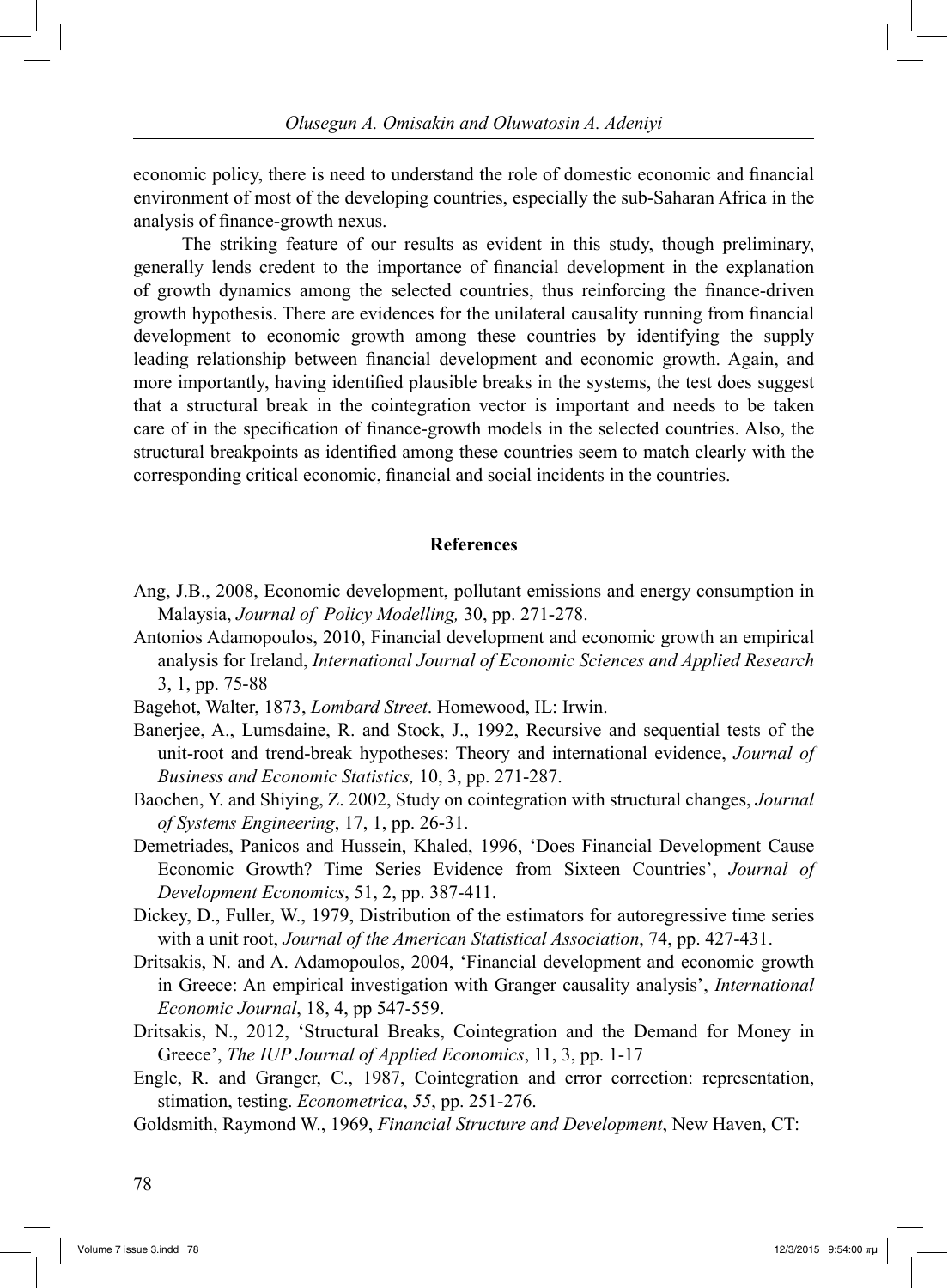- Gregory, A. and Hansen, B., 1996, Residual-based tests for cointegration in models with regime shifts, *Journal of Econometrics*, 70, pp. 99-126.
- Gregory, A., Nason, J. and Watt, D., 1996, Testing for structural breaks in cointegrated relationship, *Journal of Econometrics*, 71, pp. 321-341.
- Gurley, John G. and Shaw, E.S., 1955, 'Financial Aspects of Economic of Economic Development', *American Economic Review*, 45, 4, pp. 515-38.
- Hansen, B., 1992, Tests for parameter instability in regressions with I(1) processes, *Journal of Business and Economics Statistics*, 10, pp. 321-335
- Johansen, S., 1988, Statistical analysis of cointegration vectors, *Journal of Economic Dynamics and Control*, *12*, pp. 231-254.
- Johansen, S., 1991, Estimating and hypothesis testing of cointegration vectors in Gaussian vector autoregressive models, *Econometrica*, 59, 6, pp. 1551-1580.
- Johansen, S. and Juselius, K., 1990, Maximum likelihood estimation and inference on cointegration with applications to the demand for money, *Oxford Bulletin of Economics and Statistics*, 52, pp. 169-210.
- Levine, 2004, 'Finance and Growth: Theory and Evidence', NBER Working Paper 10766, Cambridge, Massachusetts: National Bureau of Economic Research.
- Levine, R, Loayza N. and Beck. T., 2000, 'Financial intermediation and growth: Causality and causes', *Journal of Monetary Economics*, 46, pp. 31-77.
- Luintel, K.B., Khan, M., Arestis, P., Theodoridis, K., 2008, Financial structure and economic growth, *Journal of Development Economics*, 86, pp. 181-200.
- McKinnon, Ronald I., 1973, *Money and Capital in Economic Development*, Washington, DC: Brookings Institution.
- MacKinnon, J. G., 1991, Critical values for cointegration tests. In R. F. Engle and C. W. J. Granger (eds), *Long-run Economic Relationships: Readings in Cointegration*, Ch. 13, pp. 267–76. Oxford: Oxford University Press.
- MacKinnon, J., Haug, A. and Michelis, L., 1999, Numerical distribution functions of likelihood ratio tests for cointegration, *Journal of Applied Econometrics*, 14, pp. 563- 577.
- Newey, W.K., 1994, The Asymptotic Variance of Semiparametric Estimators, *Econometrica*, 62, pp. 1349-1382.
- Omisakin, O., Adeniyi, O. and Oyinlola, A., 2012, Structural breaks, parameter stability and energy demand modeling in Nigeria, *International Journal of Economic Sciences and Applied Research*, 5, 2, pp. 129-144.
- Patrick, Hugh T., 1966, 'Financial Development and Economic Growth in Underdeveloped Countries', *Economic Development and Cultural Change*, 14, 2, pp. 174-187.
- Perron, P. and Vogelsang, T., 1992, Nonstationarity and level shifts with an application to purchasing power parity, *Journal of Business and Economic Statistics*, 10, 3, pp. 301- 320.
- Pesaran, M., Hashem, M., Smith, R. and Akiyama, T., 1998, Energy demand in Asian developing countries, Oxford University Press for the World Bank and Oxford Institute for Energy Studies.